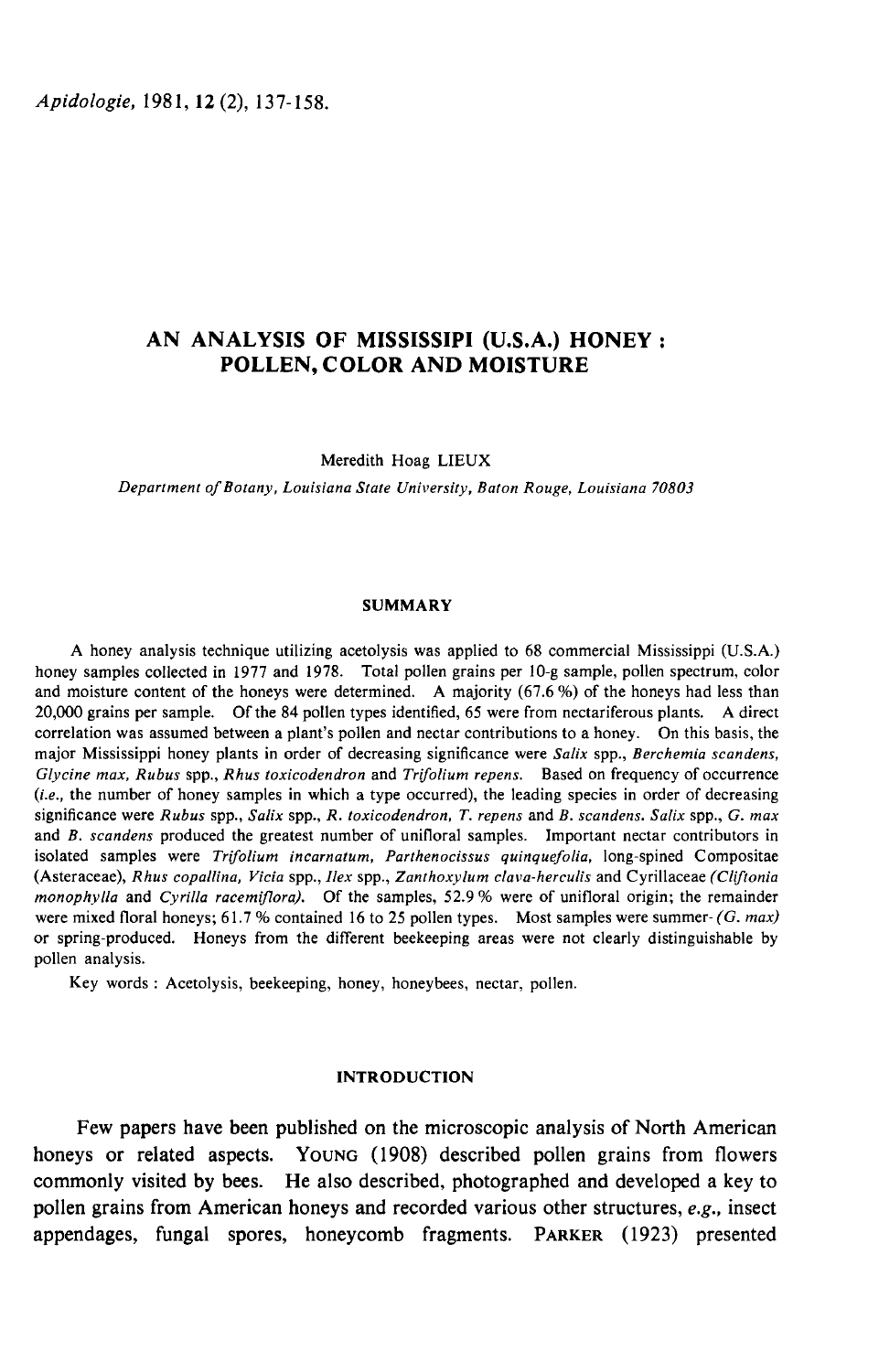descriptions of 28 types and 12 photographs of bee pollen grains collected in the United M. H. LIEUX<br>States. Hoffman (1930) published descriptions and illustrations of American honey<br>pollen grains and developed a key for 28 types. Topp and VANSELL (1942) studied pollen grains of 28 types and 12 photographs of bee pollen grains collected in the United<br>States. HOFFMAN (1930) published descriptions and illustrations of American honey<br>pollen grains and developed a key for 28 types. TO pollen grains in nectars and honeys from California plants. Youse (1953) presented descriptions, a key and some photographs for 60 pollen grains collected by honeybees in Indiana. In the United States, methods for microscopic analysis of honey were discussed by BROWN (1960). LouVEAUX (1966) applied the classic methods of pollen grains in nectars and honeys from California plants. Youse (1953) presented<br>descriptions, a key and some photographs for 60 pollen grains collected by honeybees<br>in Indiana. In the United States, methods for microsco descriptions, a key and some photographs for ob polien grains collected by honeybees<br>in Indiana. In the United States, methods for microscopic analysis of honey were<br>discussed by BROWN (1960). LOUVEAUX (1966) applied the c spectrum of 11 samples of Florida honey and included photographs of the most honey. Using the same methods, VORWOHL (1970) characterized the microscopic spectrum of 11 samples of Florida honey and included photographs of the most important pollen types. LIEUX (1972, 1975, 1977, 1978) characterized spectrum of 54 commercial Louisiana honeys and described dominant, secondary, and in Indiana. In the United States, methods for microscopic analysis of honey were<br>discussed by BROWN (1960). LOUVEAUX (1966) applied the classic methods of<br>MAURIZIO and LOUVEAUX (1963) to microscopic analysis of 40 samples (1979) established a pollen spectrum for 206 honey samples from all of the beekeeping areas of Quebec, Canada.<br>A honey analysis technique utilizing acetolysis (LIEUX, 1980) was applied in this study of 68 honey samples fr areas of Quebec, Canada.

study of 68 honey samples from Mississippi to determine botanical origin, geographical origin and season of production.

## MATERIALS AND METHODS

## Collection and preparation of reference pollen

A list of potential Mississippi honey and/or pollen plants was obtained from OERTEL Collection and preparation of reference pollen<br>
A list of potential Mississippi honey and/or pollen plants was obtained from OERTEL<br>
(1939). LIEUX's pollen collection (Department of Botany, Louisiana State University, Bato used as the primary reference. Additional reference slides were prepared as needed from pollen collected from herbarium specimens and acetolyzed according to ERDTMAN (1952). A list of potential Mississippi honey and/or pollen plants w<br>(1939). LIEUX's pollen collection (Department of Botany, Louisiana State l<br>used as the primary reference. Additional reference slides were prepared as<br>from herba

## Collection and preparation of honey samples

Lists of commercial beekeepers in Mississippi were obtained from the Mississippi State Entomologist. Beekeepers were contacted by mail and requested to collect uncontaminated (not mixed with samples from other locations) commercial honey samples from their apiaries during the spring, summer and fall of 1977 and 1978. Self-addressed stamped mailing tubes containing jars were provided for return of the honey samples. The samples were acetolyzed and Millipore-filtered (LiEUx, 1980). Filter papers with the remaining honey sediment were transferred to slides.

### Microscopic examination of honey sediment and data presentation

Each slide containing honey sediment from potential nectar-producing species was examined under high power  $(400 \text{ X})$  by traversing the slide until 300 pollen grains were counted. The grains were identified to the lowest taxon possible. Unknown and unidentifiable entomophilous-appearing grains were included in the 300-grain counts. Separate counts were made for pollen grains of anemophilous or nectarless plants. When numerous grains rendered counting difficult, an eyepiece net micrometer  $(10 \times 10 \text{ mm}, \text{divided into 2 mm squares})$  was used. Frequency classes of pollen grains were designated according to LOUVEAUX et al. (1978): "predominant pollen," greater than 45 % of the pollen grains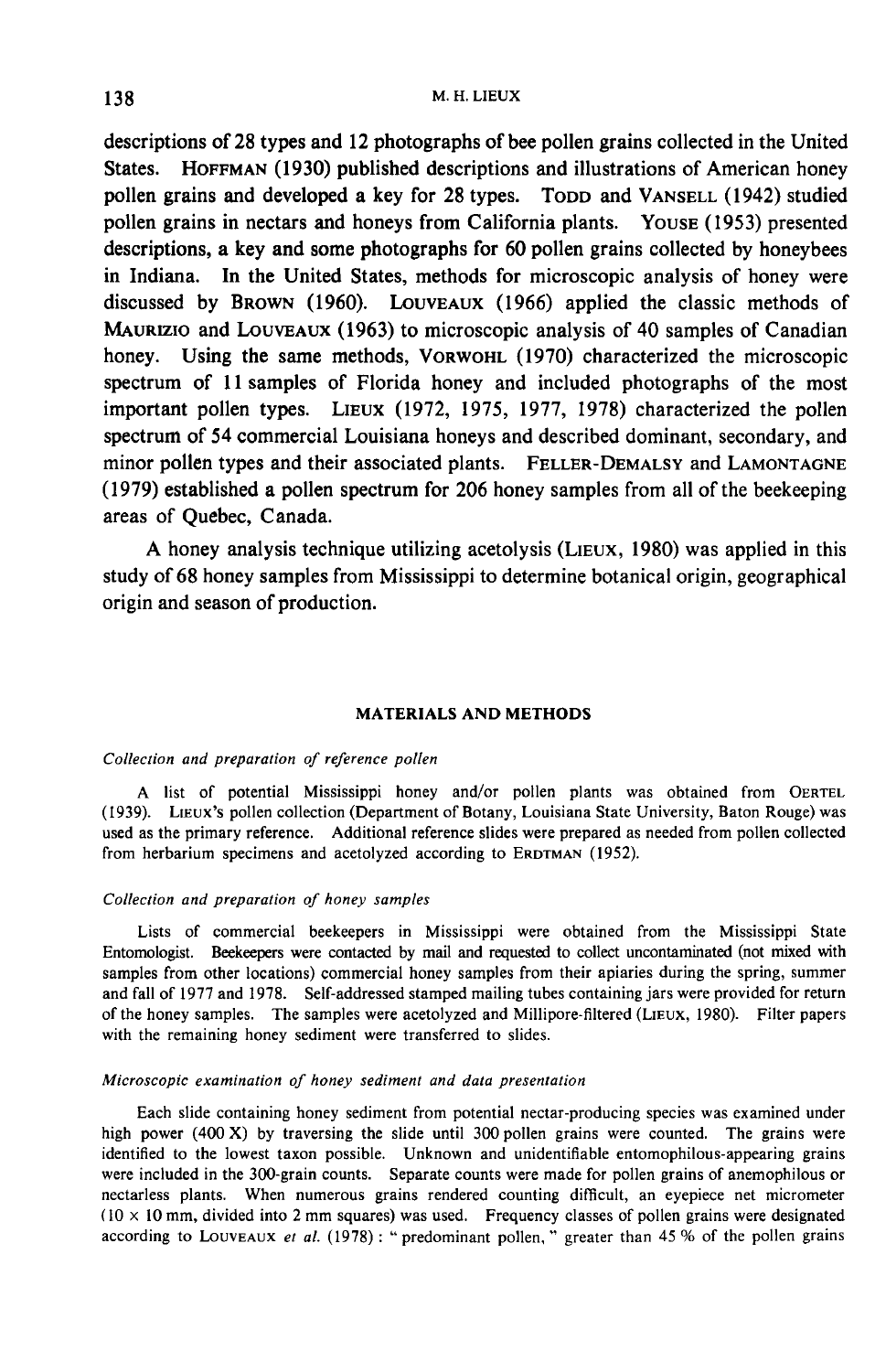counted; "secondary pollen, " 16-45 %; "important minor pollen, " 3-15 % and "minor pollen, " less than 3 %. The presence of a predominant pollen indicated a "unifloral honey, " *i.e.*, a honey produced mainly from a single plant species. A honey with no predominant pollen and few honeydew indicators was considered mixed floral. A direct correlation was assumed between a plant's pollen and nectar contributions to a honey. pollen, " less<br>ey produced<br>w indicators<br>and nectar<br>LouveAux's<br>homogeneity

Formula (LouveAux *et al.*, 1978). A discriminant analysis was used to determine if group homogeneity warranted an analysis of variance to show a relationship between total number of pollen grains in a 10-g sample of a hon The total number of pollen grains per 10-g sample was approximated according to warranted an analysis of variance to show a relationship between total number of pollen grains in a 10-g sample of a honey and its floral type.

are indicated in Figure 2. Frequency of occurrence of a pollen type was based on the number of honey BROWN's [1970?] vegetational areas defined the beekeeping areas (Fig. 1) for this study; sample sites are indicated in Figure 2. Frequency of occurrence of a pollen type was based on the number of honey samples in which a and JOHNSTON (1970).

### Color and moisture determination of raw honey

The color of each honey sample was determined with a simple color grader (Phoenix Precision Instrument Co., 3803 N. 5th St., Philadelphia, Pa.) of the type described by SECHRIST (1925 : 7). Standard colors, in order of increasing intensity, were water white, extra white, white, extra light amber, light amber and amber. The moisture content of each honey sample was determined with a Bausch and Lomb Hand Refractometer (Cat. Nos. 33-45-31).

A discriminant analysis was used to determine if group homogeneity warranted an analysis of variance to show a relationship between honey color and floral type and between moisture content and floral type.

## RESULTS

In Mississippi, 67.6 % of the 68 honey samples had less than 20,000 grains per 10 g sample; 25.0%, 20,000-100,000; 7.4 %, 100,000-500,000. Counts for only unifloral honey samples are placed in Table 1. Respectively, 36 %, 90 % and 71 % of Salix spp. (willow), Glycine max  $(L)$  Merr. (soybean) and Berchemia scandens (Hill) K. Koch (rattan vine) samples showed less than 20,000 pollen grains in 10 g of honey.

A discriminant analysis showed that intergroup variation negated the use of an analysis of variance to compare total number of pollen grains and color or moisture of honey to floral type.

Eighty-four pollen types were identified in the honey samples (Fig. 3) : 65 were from nectariferous plants; 11, polliniferous plants; 8, non-honeybee-associated plants. Table 2 gives a complete pollen spectrum of the 65 nectariferous species. Predominant and secondary pollen types are recorded in Table 3 in order of decreasing frequency of occurrence. The most important nectariferous plant contributors for Mississippi honey (based on total number of pollen grains) in order of decreasing significance were Salix spp., Berchemia scandens, Glycine max, Rubus spp. (blackberry and dewberry), Rhus toxicodendron L. (poison ivy) and Trifolium repens L. (white clover).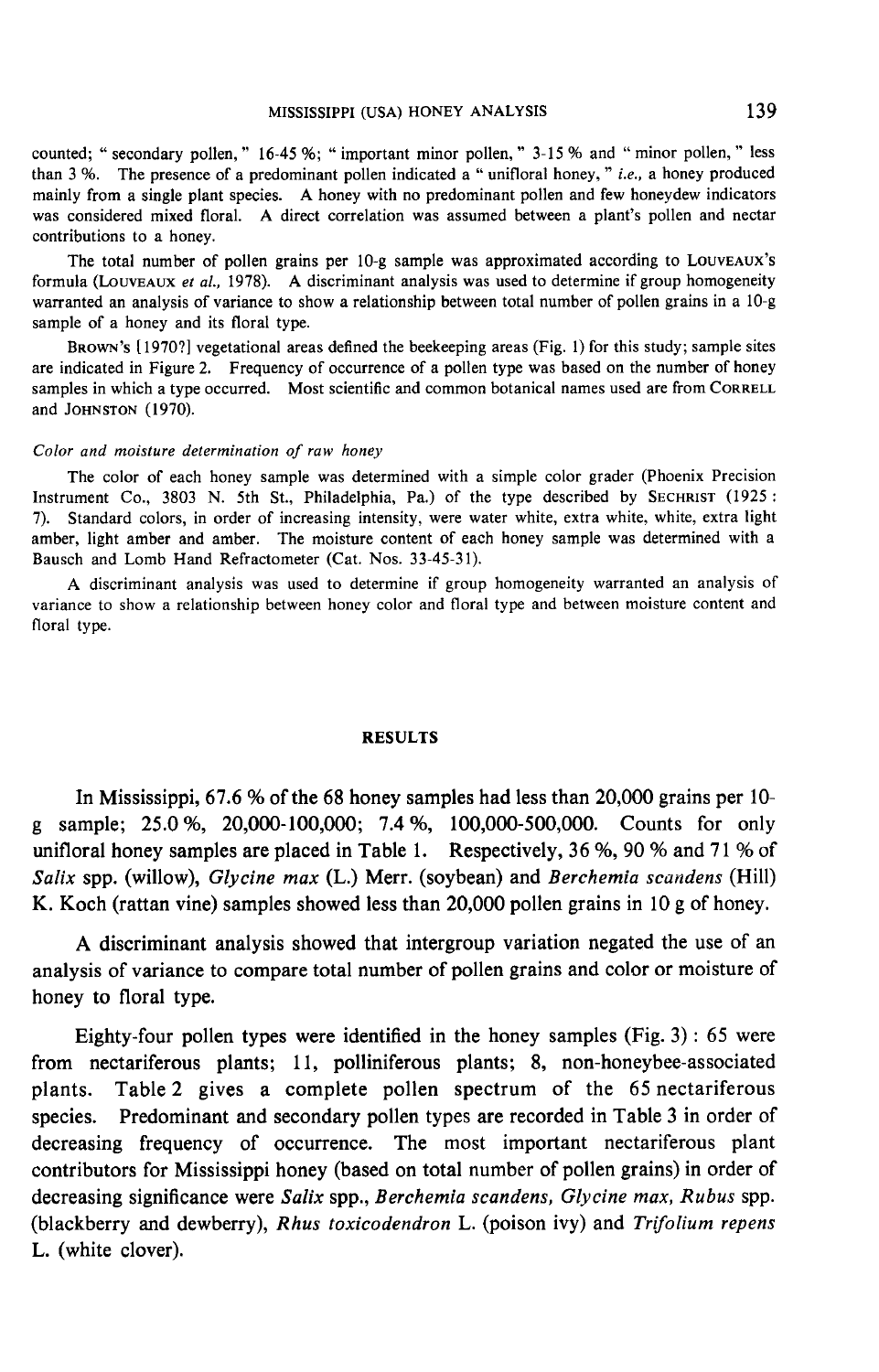

FIG. 1. - Beekeeping areas of Mississippi (U.S.A.) based on vegetational areas (Brown, [1970?]).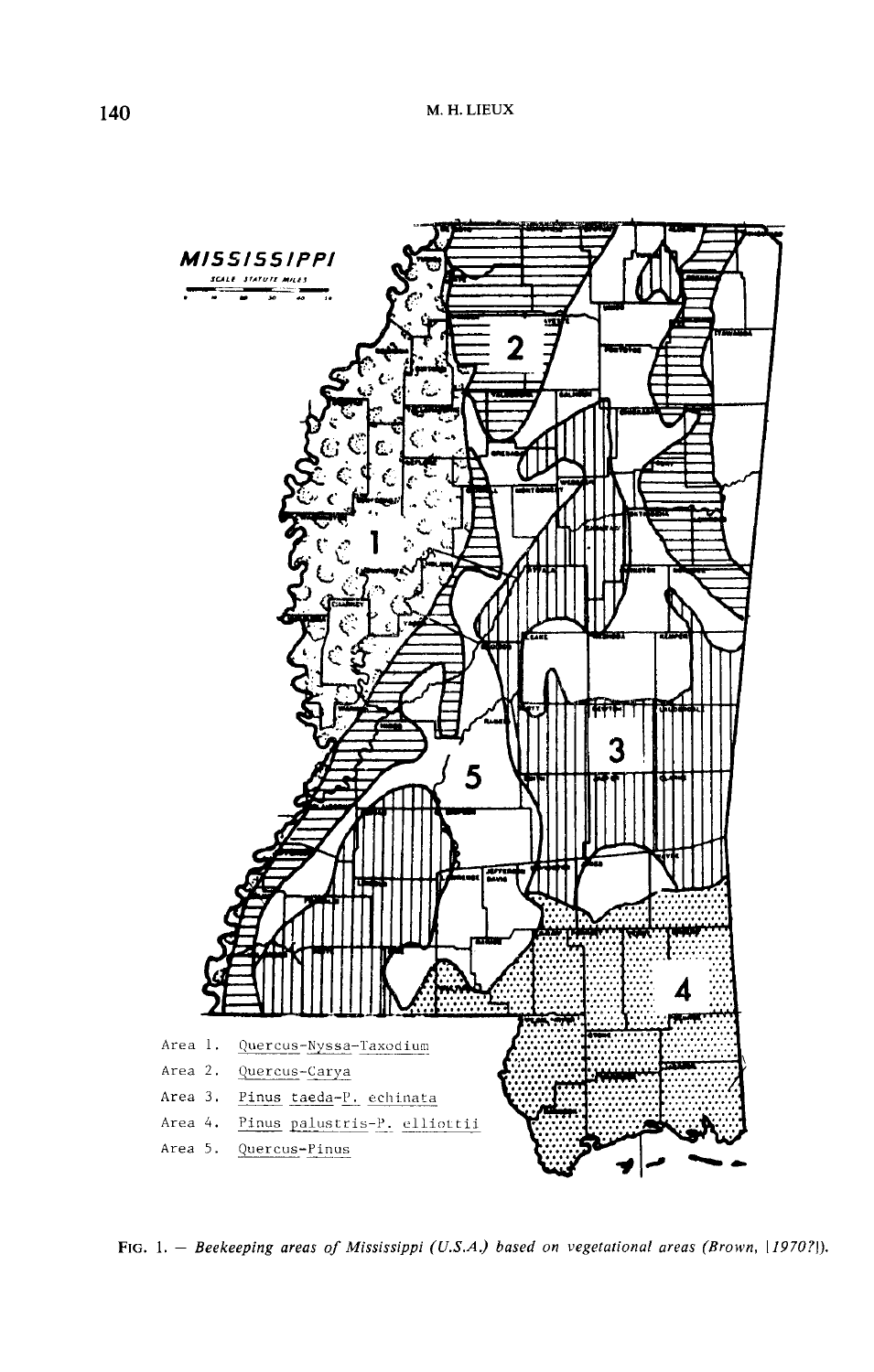

FIG. 2. - Sample sites. Bold lines define beekeeping areas of Figure 1.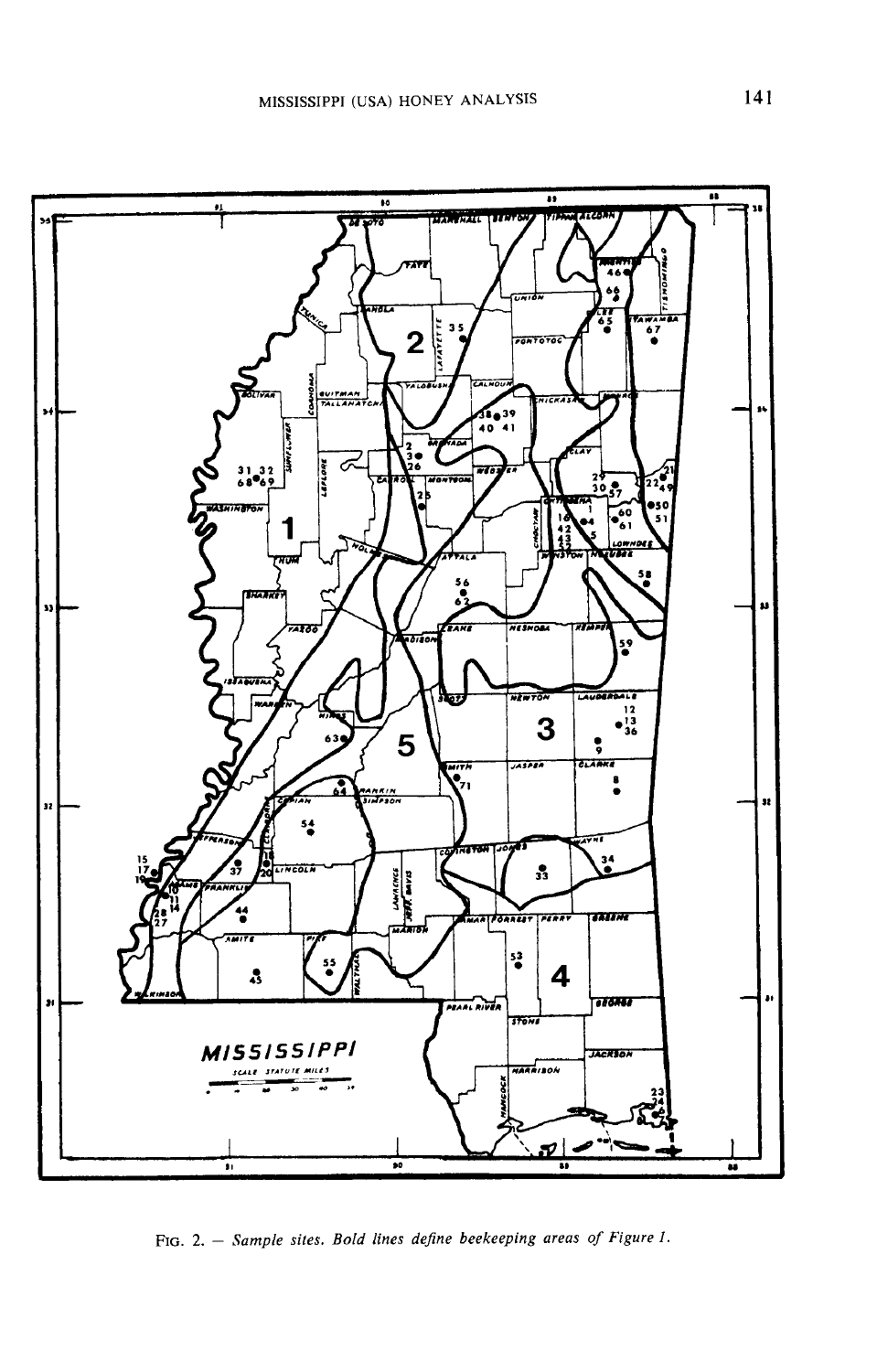| Predominant pollen                    | Predominance                                    |   |                                  | Number of honey samples within the indicated   | Total number |
|---------------------------------------|-------------------------------------------------|---|----------------------------------|------------------------------------------------|--------------|
| types                                 | range by                                        |   | range of amount of pollen grains |                                                | of honey     |
|                                       | percentage                                      |   |                                  | $\times 20,000$ 20,000-100,000 100,000-500,000 | samples      |
| Salix spp.                            | $45.7 - 66.0$                                   |   |                                  |                                                |              |
|                                       |                                                 |   |                                  |                                                |              |
| slycine max                           |                                                 |   | ן<br> <br>                       |                                                |              |
| Berchemia scandens                    |                                                 |   |                                  | i                                              |              |
| Rhus toxicodendron                    | $63.0 - 95.7$<br>$57.3 - 87.3$<br>$47.0 - 65.3$ |   |                                  | <br> <br>                                      |              |
| lex spp.                              |                                                 |   | ļ                                | ļ                                              |              |
| inquefolia<br>Parthenocissus qui      | 58.0<br>65.0                                    |   | י<br>ו                           | ļ                                              |              |
|                                       | 56.0                                            |   |                                  | $\mathop{!}\phantom{!}$                        |              |
| 팀<br>kubus spp.<br>Trifolium incarnat | 52.0                                            |   | i                                | ļ                                              |              |
| Prifolium repens                      | 78.0                                            | i |                                  | ļ                                              |              |
| <u>Vitis spp.</u>                     | 45.3                                            |   |                                  |                                                |              |
|                                       |                                                 |   |                                  |                                                |              |

TABL. 1. – Pollen analyses of 36 unifloral 10-g Mississippi<br>honey samples collected through 1977-1978.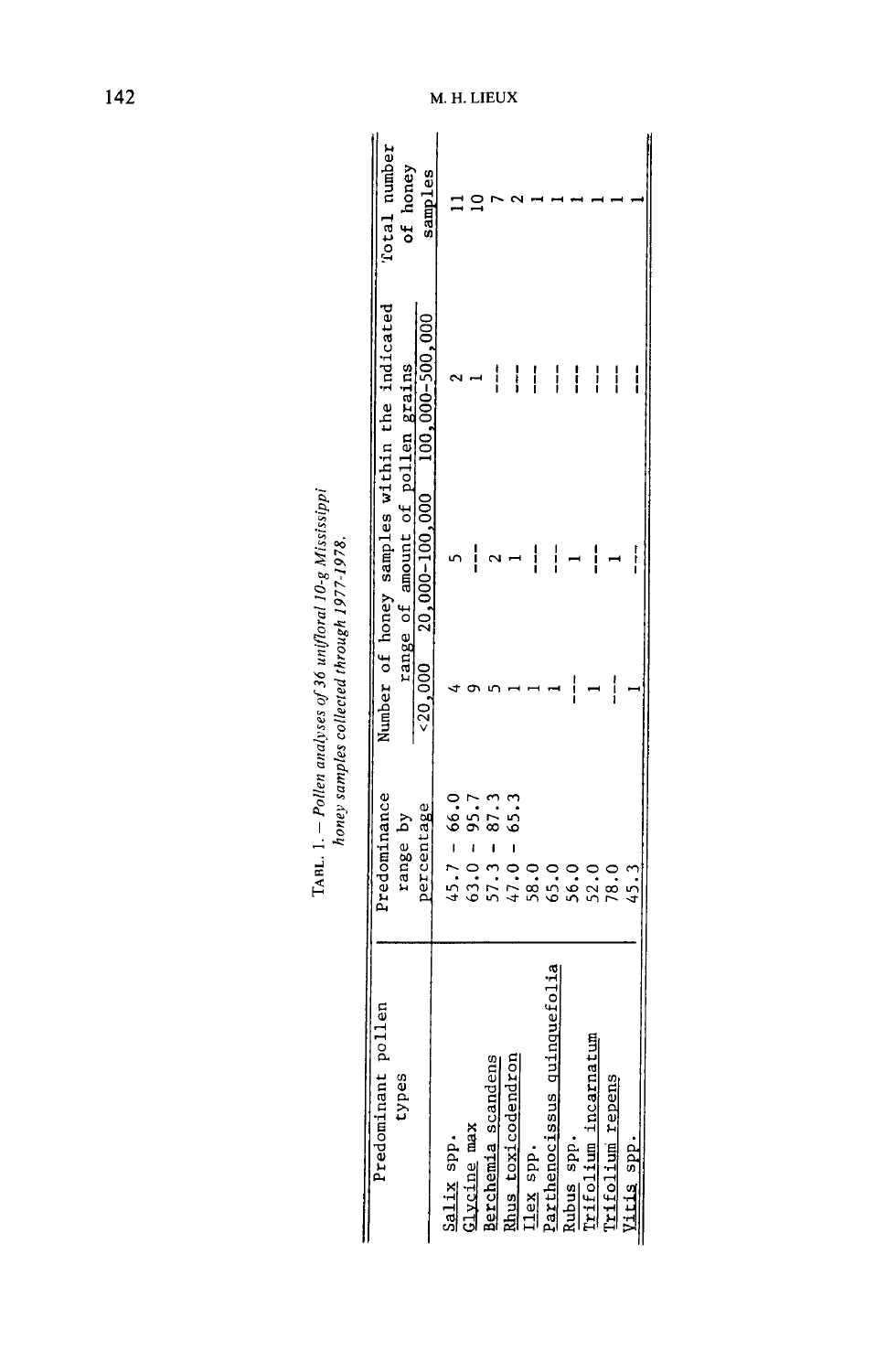Percentage frequencies of occurrence for all 84 pollen types are shown in Figure 3. Although 84 types were identified, the actual number of species was greater because several types included more than one taxon  $(e.g., Rosaceae included Prunus)$ spp., Pyrus spp., etc.). Twelve pollen types appeared in 50 % or more of the honey samples. They were in order of decreasing percentage frequency of occurrence Rubus spp.; Salix spp.; Rhus toxicodendron; Trifolium repens; Berchemia scandens; Gramineae (Poaceae), Grass Family; Nyssa sylvatica Marsh., black-gum or black tupelo; Rosaceae, Rose Family; Quercus spp., oak; Trifolium incarnatum L., crimson clover; Vitis spp., wild grape; and Cornus spp., dogwood. Seventeen pollen types occurred in 20-49 % of the samples; 12 types, 10-19 % of the samples.

The number of different pollen types per honey sample based on all the pollen types identified in the honey samples is shown in Figure 4. Area 1 honey samples averaged 16.6 pollen types per sample; Area 2, 19.1 types; Area 3, 19.0 types; Area 4, 21.6 types; Area 5, 20.5 types. The 68 Mississippi honey samples averaged 19.1 pollen types per sample and 15.9 nectariferous pollen types. The number of different pollen types per honey sample based only on the pollen grains of nectariferous species is presented in Figure 5.

## DISCUSSION

## **Botanical** origin

The leading botanical sources of commercial Mississippi honeys based on the total number of their pollen grains occurring in the samples were Salix spp. (mostly S. nigra Marsh., black willow), Berchemia scandens and Glycine max; Rubus spp., Rhus The leading botanical sources of commercial Mississippi honeys based on the<br>total number of their pollen grains occurring in the samples were *Salix* spp. (mostly *S*.<br>*nigra* Marsh., black willow), *Berchemia scandens* an frequency of occurrence (Fig. 3), Salix spp.,  $Rubus$  spp. and  $R$ . toxicodendron exhibited a range of 92.6-94.1 %; B. scandens and T. repens, 79.4-80.9 %; G. max, 44.1 %. Salix spp.,  $G.$  max and  $B.$  scandens produced the greatest number of unifloral honeys. Important nectar contributors in isolated samples (Table 3) were Trifolium incarnatum; Vitis spp.; Parthenocissus quinquefolia (L.) Planch., Virginia creeper; long-spined Compositae (Asteraceae), Sunflower Family; Rhus copallina L., dwarf sumac; Vicia spp., vetch; Ilex spp., holly; Zanthoxylum clava-herculis L., Herculesclub, toothache tree; and Cyrillaceae [Cliftonia monophylla (Lam.) Sarg., black titi and Cyrilla racemiflora L., titi]. Nyssa sylvatica and miscellaneous Rosaceae (except Rubus spp.) exhibited a high frequency of occurrence (Fig. 3). Photographs of many pollen grains discussed here were previously published (LIEUX, 1972, 1975, 1977, pollen grains discussed here were previously published (LIEUX, 1972, 1975, 1977, 1978). 1978).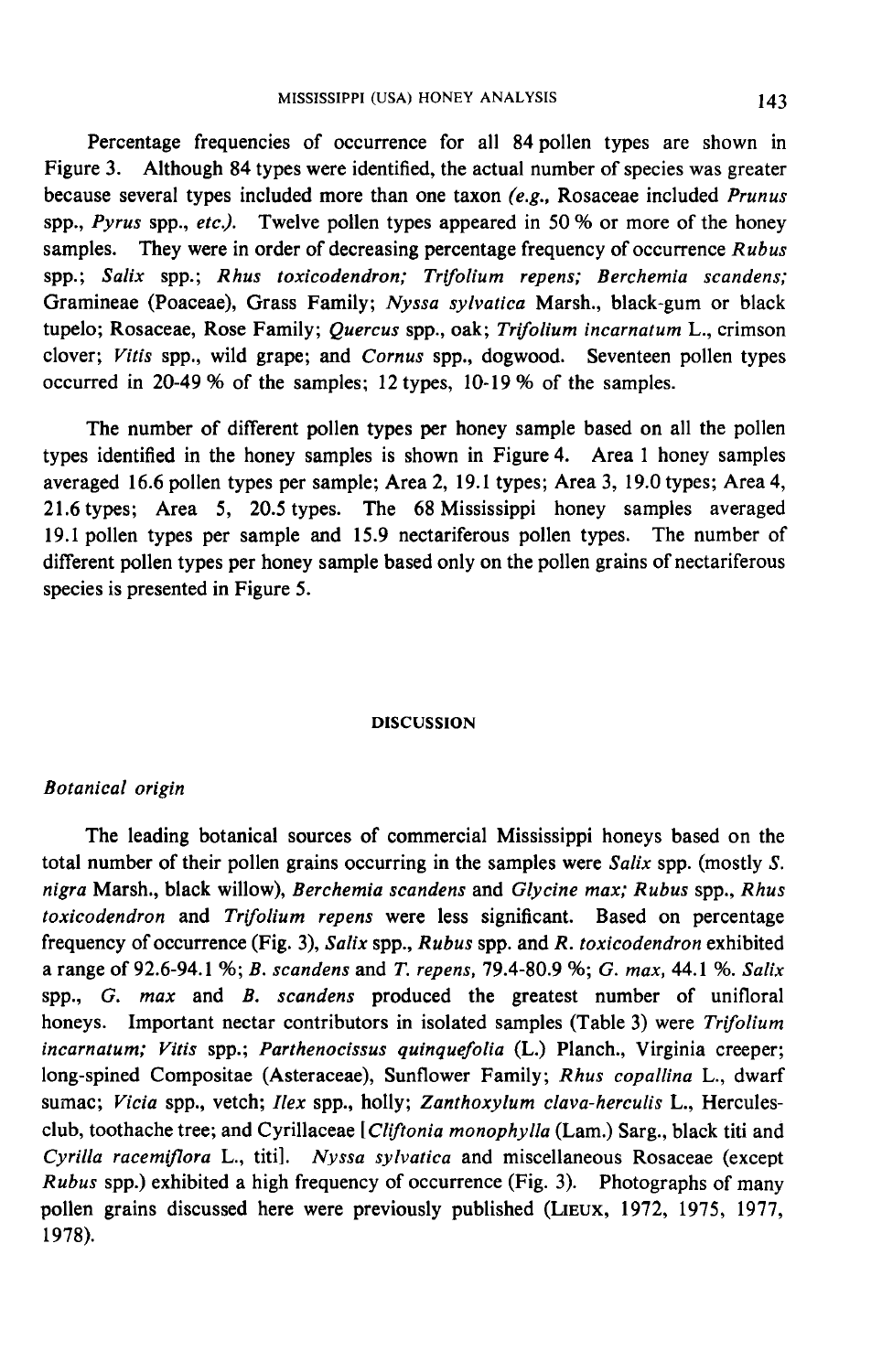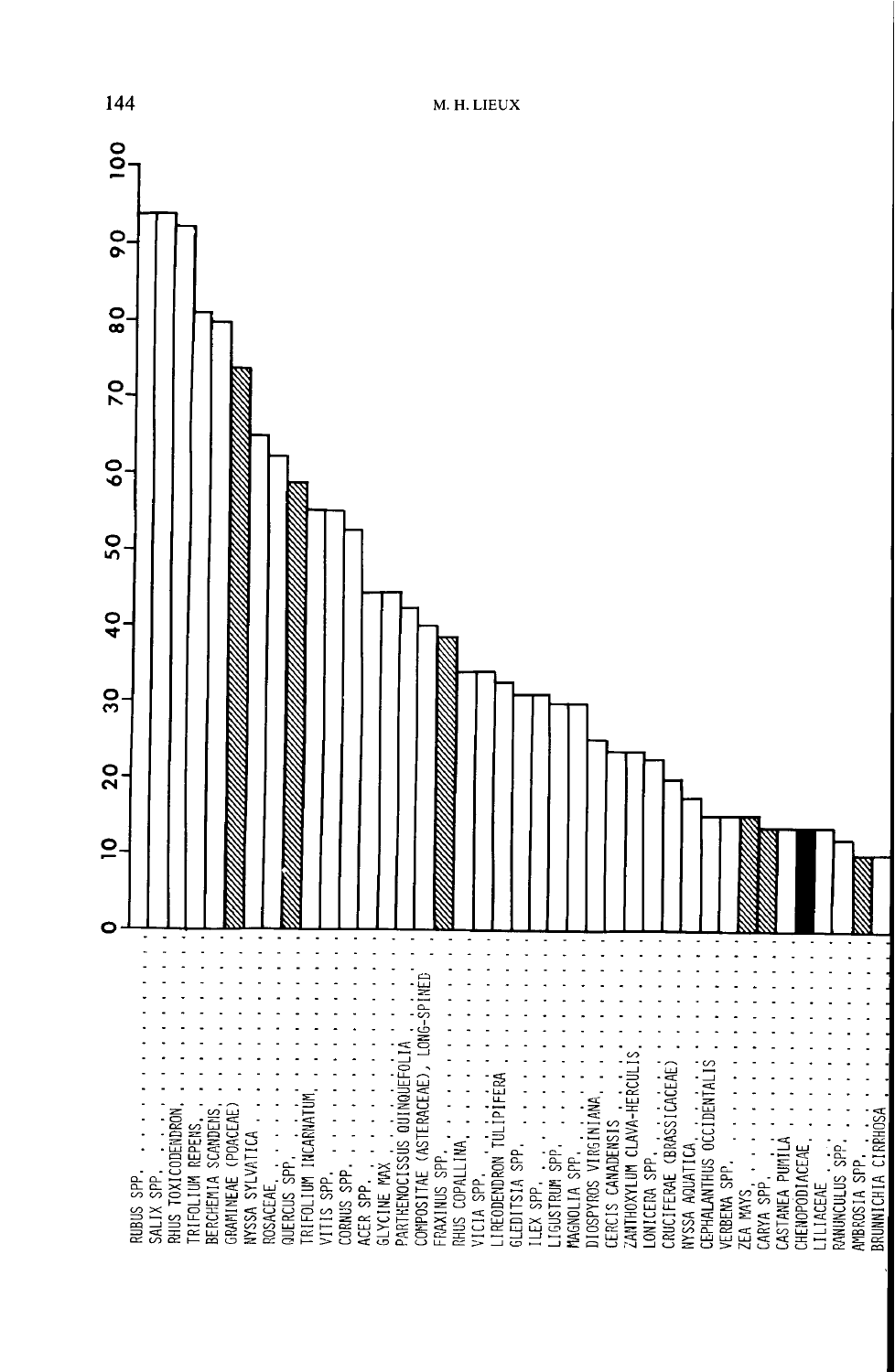# MISSISSIPPI (USA) HONEY ANALYSIS

FIG. 3. - Percentage frequency of occurrence of 84 pollen types in 68 Mississippi honey samples.



|         |             |             |              | CAPIACE   |                |            |            |   |        |           |                                |              |                | indens <sup>:</sup>                                        |                   |                          |             |               |                        |                |            |               |      |         |          |          |                |        |            |         |          |             |         |              |              |      |           |              |
|---------|-------------|-------------|--------------|-----------|----------------|------------|------------|---|--------|-----------|--------------------------------|--------------|----------------|------------------------------------------------------------|-------------------|--------------------------|-------------|---------------|------------------------|----------------|------------|---------------|------|---------|----------|----------|----------------|--------|------------|---------|----------|-------------|---------|--------------|--------------|------|-----------|--------------|
|         |             | CTORLA      |              |           |                |            | '윤         |   |        |           | ₹                              |              |                |                                                            |                   | -ਖ਼ੁ                     |             |               |                        |                |            |               |      |         |          |          |                |        |            |         |          |             |         |              |              |      |           |              |
|         |             |             |              |           |                |            |            |   |        |           | ENT                            |              |                |                                                            |                   |                          | <b>INDI</b> |               |                        | £              |            |               |      |         |          |          |                |        |            |         |          |             |         |              |              |      |           |              |
|         |             |             |              |           |                |            | 엻          |   | ERUM   |           |                                |              |                |                                                            |                   |                          |             |               |                        | $\sigma$       |            |               |      |         |          |          |                |        |            |         |          |             |         |              |              |      |           |              |
|         |             | Ξ           |              |           |                | es         |            |   |        |           |                                |              |                |                                                            |                   | <b>ANIACE</b>            | ⇐<br>⊷      |               |                        | ш              | <b>ER</b>  | <b>GRD</b>    |      |         |          |          |                |        |            |         |          |             | င်း     |              |              | 혽    | MUI       |              |
|         | 원<br>₹      |             |              | 닏<br>∝    | 운              |            |            |   |        |           | ຮ                              |              |                |                                                            | Ξ                 | ご                        | Ξ           |               |                        |                |            | ш.            |      |         |          | SAE      | ᇎ              |        |            |         |          | AQUAT       | ळ       |              |              | ⋖    | 핑         | $\Delta$     |
| AEVIGAT | $\sim$      |             |              |           | $\overline{c}$ |            |            | ⋜ | \$B    | 9q<br>င္တ |                                | ᄘ<br>ഄ       | 운              | ≣                                                          |                   |                          | TRO         |               | $\mathop{\mathrm{ss}}$ | <b>RIDOPHY</b> | 巪          | ES            | NIGI | 닞       | 읈        |          |                | င္တ    |            | AZEDARA |          |             |         | ACEAE        | MINOR        | ARI. | = ឆ្នូ ឆិ |              |
|         | Ę           | g           | င္တ          | EEI       |                |            |            |   |        |           | <b>TANUS</b>                   |              | $\overline{c}$ |                                                            | VIRG <sub>1</sub> | 头                        |             | ₩             |                        |                | ⊄          |               |      |         |          |          |                |        | ă          |         | ep<br>Sp | ¢           |         |              |              |      |           |              |
| s       |             | ā           |              |           |                | Ĕ          | ≣          |   | ξ      | ≧         |                                | <b>S</b>     |                | z                                                          |                   | ⊢<br>ä.                  | ò۵          |               |                        |                |            |               | c    |         | ЩS       |          |                |        | <b>DAC</b> |         |          |             |         |              |              |      |           | ⋖            |
|         | ANTAGO      |             |              |           |                |            |            | 홍 |        |           | ے                              | $\sim$<br>من | <b>TRUS</b>    | SMA                                                        | ¢                 | $\overline{\phantom{0}}$ | 蛋           |               |                        |                |            |               |      |         |          | EGUMINO3 | <b>A191MID</b> | YTHRUM |            | ≦       | SOMI     | <b>ANER</b> | LYGONUM |              |              |      |           | $\omega$     |
| 冥       | <b>LIBK</b> | <b>TANT</b> | <b>JLMUS</b> | <b>四图</b> | <b>UBURNU</b>  | <b>ANK</b> | <b>ARP</b> |   | Ildy's | Ξ         | ΝŅ<br>$\overline{\phantom{0}}$ | ÷<br>$\sim$  | $\overline{ }$ | ЮJ<br>$\overline{\phantom{0}}$<br>$\overline{\phantom{a}}$ | سا                | 쯩                        |             | <b>TORACI</b> | <b>Ifidoc</b>          | 쯭              | <u>آھل</u> | <b>NLEURI</b> | 距弧   | ERICACE | <b>S</b> |          |                |        | ₫          | ⋤       | $\sim$   | $\vec{r}$   | ಕ್ಷ     | <b>INITA</b> | <b>JABAL</b> | SAGI | SAUR      | $\mathbb{S}$ |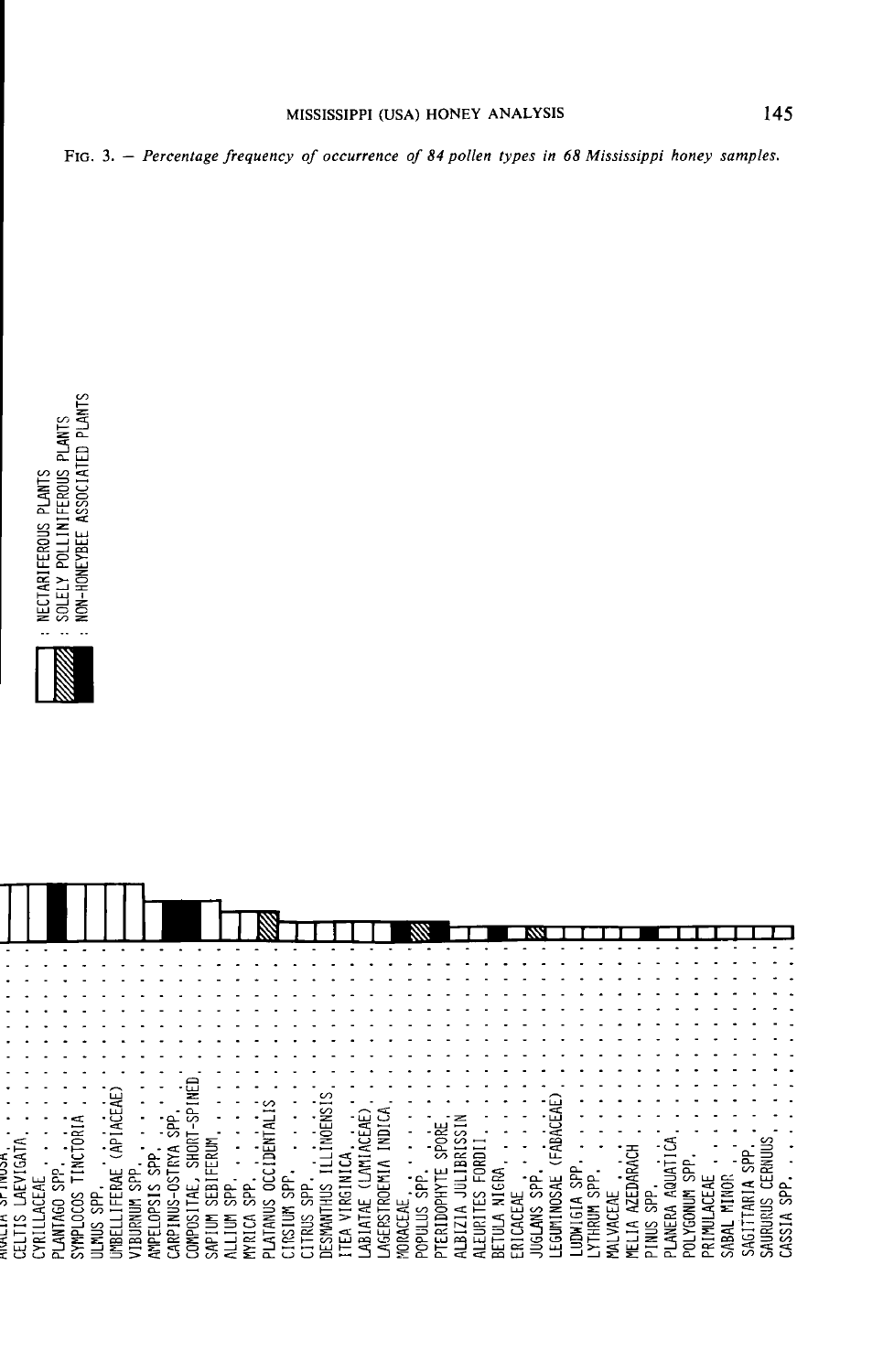|                                                    | ACER SPP.                                                                             | <b>ALBIZIA JULIBRISSIN</b><br>ALEURITES FORDI | ALLIUM SPP. | AMPELOPSIS SPP. | ARALIA SPINOSA | BERCHEMIA SCANDENS                                                 | BRUNNICHIA CIRRHOSA | CASSIA SPP. | CASTANEA PUMILA  | CEPHALANTHUS OCCIDENTALIS | CERCIS CANADENSIS                                                   | CIRSIUM SPP. | CITRUS SPP. | COMPOSITAE (LONG-SPINED)                                | CORNUS SPP.                  | CRUCIFERAE  | CYRILLACEAE | DESMANTHUS ILLINOENSIS | DIOSPYROS VIRGINIANA       | ERICACEAE | GLEDITSIA SPP.                                 | GLYCINE MAX                         | ILEX SPP.             | TEA VIRGINICA | LABIATAE | LAGERSTROEMIA INDICA | LEGUNINOSAE | IGUSTRUM SPP.                          | <b>ILIACEAE</b>  |
|----------------------------------------------------|---------------------------------------------------------------------------------------|-----------------------------------------------|-------------|-----------------|----------------|--------------------------------------------------------------------|---------------------|-------------|------------------|---------------------------|---------------------------------------------------------------------|--------------|-------------|---------------------------------------------------------|------------------------------|-------------|-------------|------------------------|----------------------------|-----------|------------------------------------------------|-------------------------------------|-----------------------|---------------|----------|----------------------|-------------|----------------------------------------|------------------|
| AREA 1<br>10 11 14 15 17 19 27 28 31 32 68 69      | #<br>#<br>#<br>#                                                                      |                                               |             | #<br>#<br>#     |                | ۰<br>0<br>0<br>$\ddot{\phantom{1}}$<br>0###0<br>$\ddot{}$          | #                   |             | #<br>#           | #                         | #<br>0                                                              |              | 0           | #<br>#<br>0                                             | $\bf{0}$<br>#<br>#<br>0<br># | #<br>#<br># |             |                        | #<br>#<br>#                |           | #<br>#<br>#<br>#<br>#<br>#<br>#<br>#<br>#<br># | #<br>#<br>$\ddot{\phantom{1}}$<br># | #<br>#                |               |          |                      |             | #<br>#<br>#                            | #                |
| AREA 2<br>1451929335424525758661<br>63<br>65<br>66 | #<br>#<br>$\mathbf{0}$<br>#<br>#<br>#<br>#<br>$\mathbf 0$<br>0<br>$\overline{0}$<br># |                                               | #<br>#      |                 | #              | +<br>#<br>×<br>0<br>0<br>÷<br>$\begin{matrix} 1 \\ 0 \end{matrix}$ | #                   |             | $\boldsymbol{0}$ | #<br>#                    | 0<br>#<br>#<br>$\bf{0}$<br>$\mathbf{0}$<br>$\sharp$<br>$\mathbf{0}$ |              | #           | 0<br>#<br>#<br>#<br>#<br>#<br>$\ddot{\phantom{1}}$<br># | 并并并并并<br>#<br>#<br>#<br>$\#$ | #<br>#<br># |             | #                      | Ħ<br>#<br>0<br>#<br>#<br># |           | #<br>#                                         | #<br>#<br>#<br>#<br>0               | #<br>Ħ<br>#<br>#<br># |               | #        | #<br># #             |             | #<br>#<br>#<br>$\pmb{0}$<br>#<br>$#$ # | #<br>#<br>#<br># |
| AREA 3<br>8<br>9<br>$12\,$<br>13                   |                                                                                       |                                               |             |                 |                | $\ddot{}$<br>×<br>0<br>0                                           |                     |             | #                |                           |                                                                     | #            |             |                                                         | #<br>0<br>#                  |             |             |                        | #                          |           |                                                |                                     | #                     | #             |          |                      |             | #<br>#<br>#                            |                  |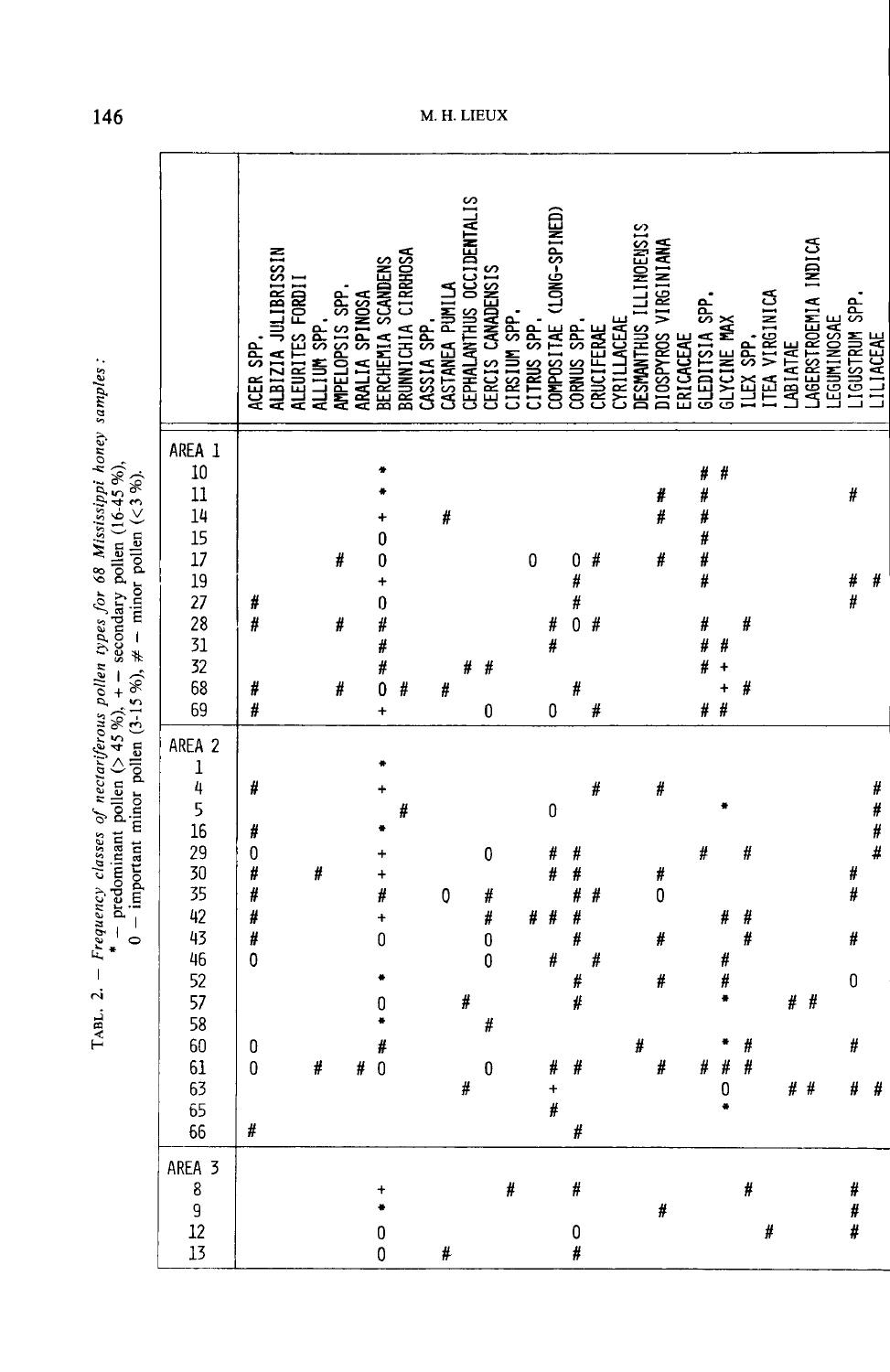| CIKEODENDKOM TOLIFIFEKA | LONICERA SPP | LUDWIGIA SPP | <b>YTHRUM SPP</b> | MAGNOLIA SPI             | MALVACEAE | MELIA AZEDARACH | NYSSA AQUATICA | NYSSA SYLVATICA                                                                      | PARTHENOCISSUS QUINQUEFOLIA     | POLYGONUM SPP. | PRIMULACEAE | RANUNCULUS SPP. | RHUS COPALLINA        | RHUS TOXICODENDRON                                                                   | ROSACEAE                                       | RUBUS SPP.                                                                                                        | SABAL MINOR | SAGITTARIA SPP | SALIX SPP.                                                                                             | SAPIUM SEBIFERUM | SAURURUS CERNUUS | TINCTORIA<br>SYMPLOCOS | INCARNATUM<br><b>RIFOLIUM</b>        | RIFOLIUM REPENS                                                                                                | UNIDENTIFIABI                                                                     | <b>UNKNOWN</b>                                                                                                                                                                                                                                                                                                                                           | <b><i>MBELLIFERAE</i></b> | VERBENA SPP | VIBURNUM SPP | VICIA SPP,                                                              | VITIS SPP                               | ZANTHOXYLUM CLAVA-HERCULIS                   |  |
|-------------------------|--------------|--------------|-------------------|--------------------------|-----------|-----------------|----------------|--------------------------------------------------------------------------------------|---------------------------------|----------------|-------------|-----------------|-----------------------|--------------------------------------------------------------------------------------|------------------------------------------------|-------------------------------------------------------------------------------------------------------------------|-------------|----------------|--------------------------------------------------------------------------------------------------------|------------------|------------------|------------------------|--------------------------------------|----------------------------------------------------------------------------------------------------------------|-----------------------------------------------------------------------------------|----------------------------------------------------------------------------------------------------------------------------------------------------------------------------------------------------------------------------------------------------------------------------------------------------------------------------------------------------------|---------------------------|-------------|--------------|-------------------------------------------------------------------------|-----------------------------------------|----------------------------------------------|--|
|                         | #            |              |                   | #<br>#                   |           |                 |                | #<br>0<br>#                                                                          | #<br>Ħ<br>#<br>#<br>0<br>÷      |                |             | #               | #                     | 0<br>0<br>0<br>0<br>O<br>#<br>#                                                      | #<br>#<br>0<br>0<br>Ħ<br>#<br>#<br>#           | $\mathbf{0}$<br>#<br>Ħ<br>$\ddot{}$<br>#<br>+<br>÷<br>0<br>#<br>0<br>$\overline{0}$                               | #           |                | #<br>#<br>0<br>÷<br>#<br>×<br>$\ddot{}$<br>#<br>Ħ<br>0<br>÷                                            |                  |                  |                        | #<br>#<br>#<br>#<br>#<br>Ħ<br>#      | #<br>0<br>$\ddot{}$<br>0<br>0<br>#<br>$\sharp$<br>0<br>0<br>#                                                  | #<br>$\sharp$<br>#<br>#<br>#<br>#<br>#<br>#<br>#<br>#<br>$\ddot{\mathbf{0}}$<br># | #<br>#<br>#<br>#<br>#<br>#<br>#<br>#<br>#                                                                                                                                                                                                                                                                                                                | #<br>#                    | #           |              | #<br>#<br>#<br>#<br>Ħ<br>$\ddot{}$<br>$\begin{matrix}0\0\0\end{matrix}$ | #<br>#<br>+<br>#                        | #<br>#<br>#                                  |  |
| #<br>#                  | #<br>#<br>#  |              | #                 | #<br>#                   |           |                 | #<br>#         | #<br>#<br>$\mathbf 0$<br>Ħ<br>$\mathbf 0$<br>#<br>$\overline{0}$<br>#<br>#<br>#<br># | #<br>#<br>#<br>#<br>#<br>#<br>0 |                |             | #<br>#          | #<br>#<br>#<br>#<br>0 | 0<br>0<br>#<br>#<br>+<br>0<br>0<br>0<br>#<br>$\mathbf{0}$<br>#<br>0<br>$\bf{0}$<br>0 | #<br>#<br>#<br>0<br>0<br>#<br>#<br>#<br>#<br># | 0<br>#<br>0<br>$\mathbf{0}$<br>Ħ<br>0<br>0<br>0<br>#<br>#<br>#<br>$\mathbf{0}$<br>#<br>$\mathbf{0}$<br>#<br># # # |             |                | #<br>$\mathbf 0$<br>0<br>$\ddot{}$<br>0<br>t<br>+<br>÷<br>۰<br>0<br>#<br>$\mathbf 0$<br>$\ddot{}$<br>0 | # #              | 0                |                        | 0<br>#<br>#<br>#<br># # #<br>#<br>## | +<br>$\ddot{}$<br>$\mathbf{0}$<br>$\mathbf{0}$<br>$\mathbf{0}$<br>0<br>÷<br>$\ddot{}$<br>0<br>#<br>#<br>#<br># | Ħ<br>$\mathbf 0$<br>#<br>#<br>#<br>Ħ<br>$\mathbf{0}$<br>#<br>#<br>#<br>#          | #<br>#<br>Ħ<br>$\sharp$<br>#<br>#<br>$\begin{array}{cc} 2 & 4 & 4 \\ 4 & 4 & 4 \\ 3 & 4 & 4 \\ 4 & 4 & 4 \\ 5 & 4 & 4 \\ 6 & 4 & 4 \\ 7 & 8 & 1 \\ 8 & 10 & 10 \\ 10 & 10 & 10 \\ 11 & 11 & 10 \\ 12 & 12 & 10 \\ 13 & 13 & 10 \\ 14 & 14 & 11 \\ 15 & 12 & 10 & 10 \\ 16 & 10 & 10 & 10 \\ 17 & 11 & 10 & 10 \\ 18 & 11 & 10 & 10 \\ 19 & 11 & 10 & 10$ | #<br>#                    | #<br>U<br># | #            | Ħ<br>#<br>$\mathbf{0}$<br>#<br>#<br>#                                   | #<br>$\overline{0}$<br>#<br>#<br>Ħ<br># | $\boldsymbol{0}$<br>#<br>#<br>#<br>$\#$<br># |  |
| #<br>0<br>0             | # #          |              |                   | $\#$<br>#<br>#<br>0<br># |           |                 |                | $\pmb{0}$<br>#<br>0<br>$\bf 0$<br>0                                                  |                                 |                |             |                 |                       | #                                                                                    |                                                | 0# 0<br>$0$ # +<br>#<br>$\begin{matrix} 0 & 0 & 0 \end{matrix}$<br>0#0                                            |             |                | $\bullet$<br>0<br>#<br>$\ddot{\phantom{1}}$<br>0                                                       |                  |                  |                        | $\#$<br>#                            |                                                                                                                | $\#$<br>#                                                                         | $# + 0  #$<br>#  #  #                                                                                                                                                                                                                                                                                                                                    |                           |             |              |                                                                         |                                         | #<br>#<br>$\frac{+}{+}$                      |  |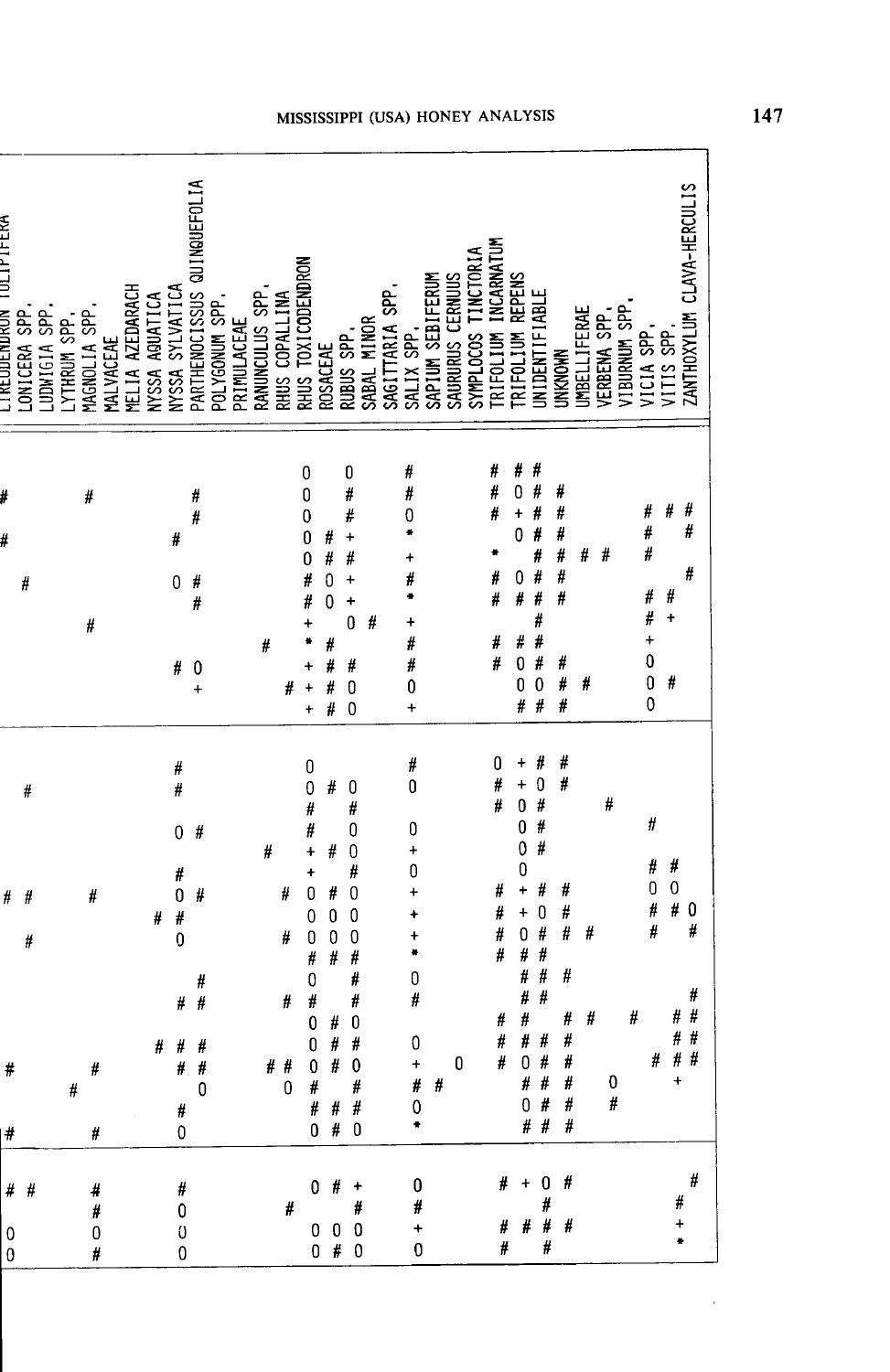|                                               | ACER SPP.               | ALBIZIA JULIBRISSIN | ALEURITES FORDI | ALLIUM SPP. | AMPELOPSIS SPP. | ARALIA SPINOSA | BERCHEMIA SCANDENS                                      | BRUNNICHIA CIRRHOSA | CASSIA SPP. | CASTANEA PUMILA | CEPHALANTHUS OCCIDENTALIS | CERCIS CANADENSIS | CIRSIUM SPP. | CITRUS SPP. | COMPOSITAE (LONG-SPINED) | CORNUS SPP.                                             | CRUCIFERAE     | CYRILLACEAE                                            | DESMANTHUS ILLINOENSIS | DIOSPYROS VIRGINIANA | ERICACEAE | GLEDITSIA SPP. | GLYCINE MAX    | ILEX SPP.                         | TEA VIRGINICA | LABIATAE | AGERSTROEMIA INDICA | <b>EGUMINOSAE</b> | .IGUSTRUM SPP.  | <b>TI TACEAE</b> |
|-----------------------------------------------|-------------------------|---------------------|-----------------|-------------|-----------------|----------------|---------------------------------------------------------|---------------------|-------------|-----------------|---------------------------|-------------------|--------------|-------------|--------------------------|---------------------------------------------------------|----------------|--------------------------------------------------------|------------------------|----------------------|-----------|----------------|----------------|-----------------------------------|---------------|----------|---------------------|-------------------|-----------------|------------------|
| 18                                            | $\bf{0}$<br>#<br>#<br># |                     |                 |             |                 | #              | #<br>$\ddot{}$<br>0<br>$\frac{+}{\#}$                   | #                   |             |                 | #                         | #                 | #            |             | Ħ<br>#<br>#<br>#         | ####                                                    |                |                                                        |                        |                      | #         | # $\#$         | #              | #<br>0<br>#                       |               |          |                     | #                 | $\#$            |                  |
| 20 34 36 38 39 40 41 44 45 54 56 59 62 64 71  | #<br>#<br>#<br>#        |                     |                 |             |                 |                | #<br>$\ddot{}$<br>$\ddot{}$<br>$\ddot{}$<br>$\mathbf 0$ | #                   |             |                 | #                         | #                 |              |             | $0\\$ #                  | #<br>#<br>$\begin{smallmatrix}0\\0\\4\end{smallmatrix}$ | $\overline{0}$ |                                                        |                        |                      |           | #<br>#         | $\mathbf 0$    | #                                 |               |          | #                   |                   |                 | #                |
|                                               | #                       |                     |                 |             |                 |                | #<br>$0\atop 0$                                         | 0<br>#              |             | #               | #                         | #<br>0            |              |             | #<br>#                   | $\pmb{0}$                                               | $\frac{1}{H}$  | #                                                      | #                      | #<br>#               |           | $\#$           | #<br>#         |                                   |               |          |                     |                   | #               |                  |
| AREA 4<br>6<br>7<br>23<br>24<br>53            |                         |                     |                 | 0           |                 | #              | $\pmb{0}$                                               |                     |             | #<br>#<br>#     |                           |                   |              |             | #<br>#                   | #<br>#<br>#<br>$\overline{0}$                           | #<br>#<br>#    | #<br>$\mathbf{0}$<br>$\ddot{\phantom{1}}$<br>$\ddot{}$ |                        |                      |           |                |                | 0<br>$\ddot{}$<br>$\ddagger$<br># | $\#$          |          |                     |                   | #               | Ħ,<br>#          |
| 5<br>AREA<br>$\frac{2}{3}$<br>$\frac{21}{22}$ | #                       | $\#$                | #               |             |                 | #              | #<br>#<br>0<br>÷                                        |                     |             |                 | $\mathbf 0$               | $\#$              |              |             | #<br>#<br>#              | #<br>0                                                  | $\#$<br>#      |                                                        |                        | #<br>#               |           | #              | $\#$<br>#      | #<br>#                            |               |          |                     |                   | $\frac{\#}{\#}$ | #                |
| 25<br>26<br>33<br>37<br>49<br>50              | #<br>$\#$<br>$\#$<br>#  |                     |                 |             |                 | $\pmb{0}$      | 0<br>$\pmb{0}$<br>$\ddot{}$<br>$\ddot{}$                |                     |             | $\pmb{0}$       | # 0<br>$\#$               | #                 |              |             | #<br>#                   | $\bf{0}$<br>$\#$<br># $#$<br>#                          |                |                                                        |                        | #<br>#               |           | #<br>#<br>#    | $\#$<br>#<br># | $\#$<br>0                         |               |          |                     |                   | #<br>#          |                  |
| 51<br>55<br>67                                | #                       |                     |                 |             | #               |                | #<br>$\pmb{0}$                                          | $0 \t0 \t#$         |             |                 | 0                         |                   |              |             | #                        |                                                         |                |                                                        |                        | #                    |           |                | $\ddot{}$      |                                   |               |          |                     |                   | #               |                  |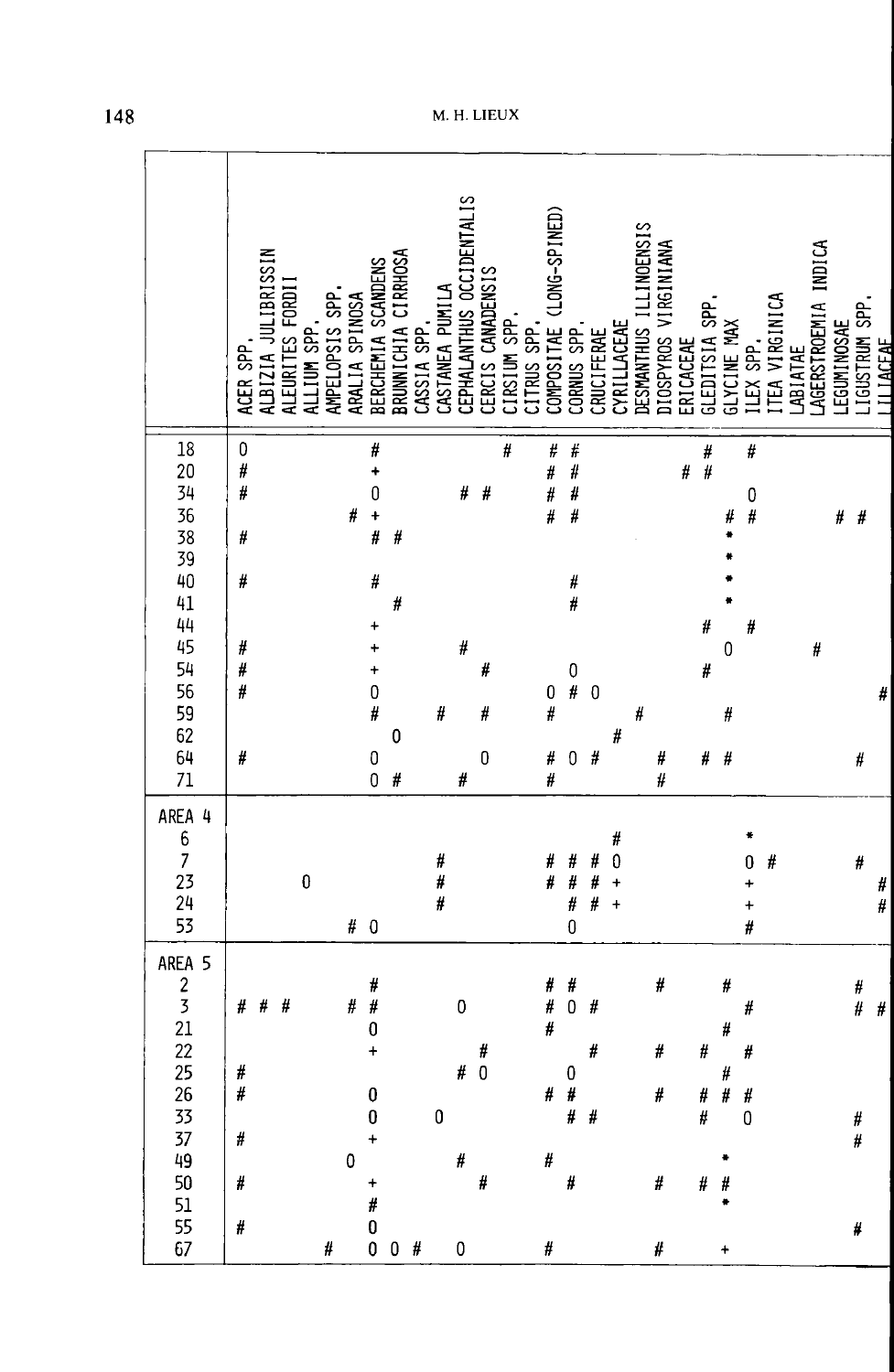| IREODENDRON TULIPIFERA | ONICERA SPP.          | JUNIGIA SPP. | YTHRUM SPP. | MAGNOLIA SPP          | MALVACEAE | MELIA AZEDARACH | NYSSA AQUATICA | NYSSA SYLVATICA                       | PARTHENOCISSUS QUINQUEFOLIA                  | POLYGONUM SPP. | PRIMULACEAE | RANUNCULUS SPP. | RHUS COPALLINA              | RHUS TOXICODENDRON                                                                                                               | <b>ROSACEAE</b>               | RUBUS SPP.                                                                                                     | SABAL MINOR | SAGITTARIA SPP | SALIX SPP.                                       | SAPIUM SEBIFERUM<br>SAURURUS CERNUS | SYMPLOCOS TINCTORIA | INCARNATUM<br>TRIFOLIUM | TRIFOLIUM REPENS              |                                                                            | <b>JNIDENTIFIABLE</b>                          | UNKNOWN                                                                                                                                                         | <b>UMBELLIFERAE</b> | VERBENA SPP. | VIBURNUM SPP    | VICIA SPP. | VITIS SPP                                            | ZANTHOXYLUM CLAVA-HERCULIS |
|------------------------|-----------------------|--------------|-------------|-----------------------|-----------|-----------------|----------------|---------------------------------------|----------------------------------------------|----------------|-------------|-----------------|-----------------------------|----------------------------------------------------------------------------------------------------------------------------------|-------------------------------|----------------------------------------------------------------------------------------------------------------|-------------|----------------|--------------------------------------------------|-------------------------------------|---------------------|-------------------------|-------------------------------|----------------------------------------------------------------------------|------------------------------------------------|-----------------------------------------------------------------------------------------------------------------------------------------------------------------|---------------------|--------------|-----------------|------------|------------------------------------------------------|----------------------------|
| #<br>#<br>#            | #<br>#                |              |             | #<br>0                |           |                 | #              | #<br>$\mathbf{0}$<br>#<br>#<br>#<br># | #<br>#<br>#<br>#<br>#                        |                |             |                 | #<br>#<br>#<br>#<br>įł<br># | #<br>0<br>$\ddot{}$<br>#<br>#<br>#                                                                                               | $\boldsymbol{0}$<br>#<br>#    | $\ddot{}$<br>$\ddot{}$<br>0<br>$\ddot{\phantom{1}}$<br>#<br>#<br>#                                             |             |                | ۰<br>0<br>t<br>÷<br>Ħ<br>0<br>0<br>0             |                                     |                     | 0<br>#                  |                               | 0<br>#<br>#<br>#<br>#                                                      | #<br>#<br>#<br>#<br>#<br>#                     | #<br>#<br>#<br>#<br>#                                                                                                                                           |                     |              |                 |            | #<br>#<br>#<br>#<br>#<br>#                           | #<br>#                     |
| #<br>#<br>#<br>#       | #<br>#<br>#<br>#<br>0 | #            |             | 0<br>#<br>#<br>#<br># |           |                 | #              | Ħ<br>0<br>0<br>Ħ<br>0<br>$\ddot{}$    | #<br>$\ddot{}$<br>#<br>÷                     |                |             | 0<br>#          | 0<br>#<br>$\#$<br>÷         | #<br>Ħ<br>0<br>#<br>0<br>#<br>0<br>0                                                                                             | #<br>0<br>#<br>Ħ<br>#         | $\ddot{}$<br>0<br>0<br>$\mathbf{0}$<br>0<br>Ħ<br>#<br>0                                                        |             |                | $\ddagger$<br>0<br>+<br>Ħ<br>$\ddot{}$<br>0      | 0                                   |                     |                         | #<br>#<br>$\ddot{\mathbf{0}}$ | $\mathbf 0$<br>#<br>$\ddot{}$<br>#<br>$\begin{matrix} 0 \\ 0 \end{matrix}$ | $\mathbf 0$<br>0<br>#<br>#<br>#<br>#<br>#<br># | #<br>#<br>#<br>∦<br>#                                                                                                                                           |                     | #<br>0<br>#  | #               | #<br>#     | 0<br>0<br>0<br>$\sharp$<br>#                         | #<br>#                     |
| #<br>#                 | #                     |              |             | #<br>#                |           |                 | 0<br>0         | 0<br>0<br>#                           | #<br>0<br>#                                  |                | #           |                 | 0                           | #<br>0<br>0<br>0<br>$\ddot{}$                                                                                                    | 0<br>#<br>#<br>#<br>0         | 0<br>0<br>$\mathbf{0}$<br>0<br>#                                                                               |             |                | #<br>$\ddag$<br>$\mathbf 0$<br>$\mathbf{0}$<br>0 |                                     |                     | #<br>#<br>#<br>#        | #<br>$\ddot{}$                | #<br>#<br>#                                                                | #<br>0<br>$\sharp$<br>#<br>$\overline{0}$      | #<br>#<br>#<br>#<br>#                                                                                                                                           |                     | #<br>#       | $\frac{\#}{\#}$ | #          | $\bf{0}$<br>$\#$<br>$\pmb{0}$                        | #                          |
| #<br># # # #           | #                     | #            |             | $\#$<br>$\#$          |           | #               | #  # 0         | #<br># 0<br># 0                       | #<br>0<br>#<br>#<br># 0 #<br>#  #<br>$0$ # # | #              |             | #<br>#<br>#     | #                           | 0<br>0<br>0<br>¥<br>$\overline{\phantom{0}}$<br>$\ddot{\phantom{1}}$<br>$\mathbf 0$<br>$0 -$<br>$\# 0$<br>$\#$<br>0 <sub>0</sub> | #<br>#<br>#<br>#<br># $0$ # + | $\boldsymbol{0}$<br>$\mathbf 0$<br>$\bf{0}$<br>$\mathbf{0}$<br># 0<br>$\bf{0}$<br>÷<br>$\#$<br># $0$<br>#<br>0 |             |                | ۰<br>$\#$ 0 $\#$<br># $#$<br>0                   | # 0                                 |                     | #                       | 0<br>#<br>0                   | 0<br>0<br>$\mathbf{0}$                                                     | 0<br>0<br>Ħ<br>H<br>#                          | #<br>#<br>#<br>#<br># 0 # #<br># $0$ #<br>$\begin{array}{cccc} \# & \# & \# & \# \\ \# & \# & \# & \# \\ \end{array}$<br>$#$ #<br># # #<br>$\#$ * $\#$ #<br>0## | #<br>$\#$           | #            | #               | #<br>#     | 0<br>#<br>#<br>$\#$<br>$\#$<br>#  #  #<br>#<br>$#$ # | #<br>$\ddot{}$             |

ׇ֚֬֓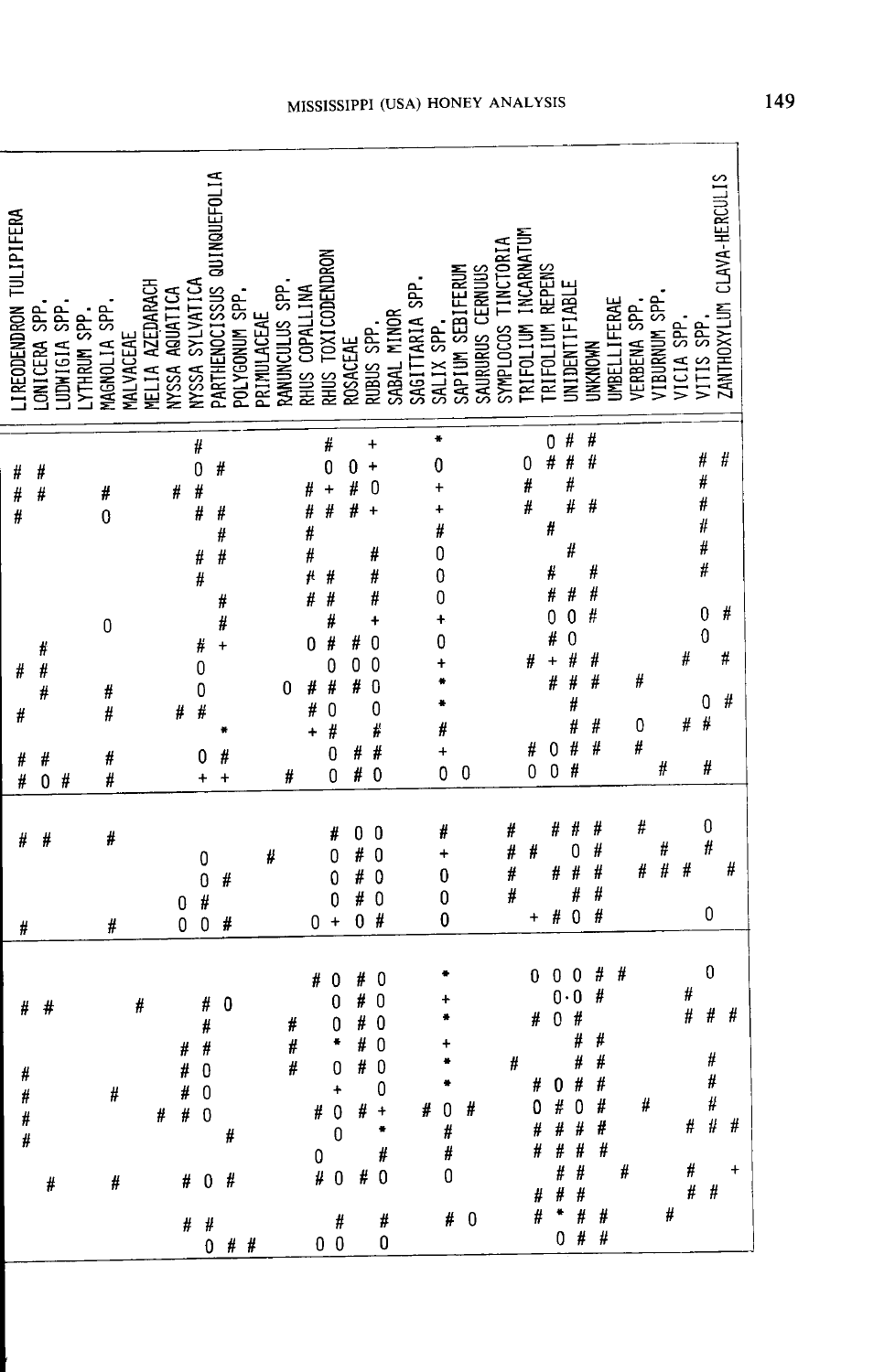|                            | ous pollen<br>Nectarifer                  |         |                                   |      |        |                                                                                                 |                          |                              |               |                                                                                                                                                                                                                                                                                                                     |               |                                                                                                                                                                                                                                                                                 |
|----------------------------|-------------------------------------------|---------|-----------------------------------|------|--------|-------------------------------------------------------------------------------------------------|--------------------------|------------------------------|---------------|---------------------------------------------------------------------------------------------------------------------------------------------------------------------------------------------------------------------------------------------------------------------------------------------------------------------|---------------|---------------------------------------------------------------------------------------------------------------------------------------------------------------------------------------------------------------------------------------------------------------------------------|
|                            | types (in order                           |         |                                   |      |        |                                                                                                 |                          |                              |               | Total                                                                                                                                                                                                                                                                                                               |               |                                                                                                                                                                                                                                                                                 |
|                            | Ъp                                        |         |                                   |      |        |                                                                                                 |                          |                              |               | Predominant                                                                                                                                                                                                                                                                                                         |               | Secondary                                                                                                                                                                                                                                                                       |
|                            | ency of<br>frequ                          | τ       |                                   | ε    | 4      |                                                                                                 |                          | sərdwes                      |               |                                                                                                                                                                                                                                                                                                                     |               |                                                                                                                                                                                                                                                                                 |
|                            | rence)<br>occu                            |         |                                   |      |        |                                                                                                 |                          |                              |               | pollen                                                                                                                                                                                                                                                                                                              |               | pollen                                                                                                                                                                                                                                                                          |
| <b><i>Axedneuc</i></b>     |                                           | Area    | Area 2                            | Area | aeaA   | $\zeta$ ser $A$                                                                                 | iqqississiM<br>Total for | <b>Jueseid</b><br>Mhere type |               |                                                                                                                                                                                                                                                                                                                     |               |                                                                                                                                                                                                                                                                                 |
|                            | of honey<br>ples<br>sam<br>Number         | $^{12}$ | $\frac{8}{1}$                     | 20   | 5      | $\mathbf{r}$                                                                                    | 68                       | lo redmuk                    | laqwn         | $\%$                                                                                                                                                                                                                                                                                                                | aəqwnn        | %                                                                                                                                                                                                                                                                               |
|                            | spp<br>Runus                              |         |                                   |      |        |                                                                                                 |                          |                              |               |                                                                                                                                                                                                                                                                                                                     |               |                                                                                                                                                                                                                                                                                 |
|                            | Sa.                                       |         |                                   |      |        |                                                                                                 |                          |                              |               |                                                                                                                                                                                                                                                                                                                     |               |                                                                                                                                                                                                                                                                                 |
| <b>lrequent</b><br>%001-0S | Rhus toxicod<br>spp<br>$\frac{1}{1}x$     |         |                                   |      |        |                                                                                                 |                          |                              |               |                                                                                                                                                                                                                                                                                                                     |               |                                                                                                                                                                                                                                                                                 |
|                            | endron<br>tfolium                         |         |                                   |      |        |                                                                                                 |                          |                              |               |                                                                                                                                                                                                                                                                                                                     |               |                                                                                                                                                                                                                                                                                 |
|                            | <b>Pens</b><br>re<br>F                    |         |                                   |      |        |                                                                                                 |                          |                              |               |                                                                                                                                                                                                                                                                                                                     |               |                                                                                                                                                                                                                                                                                 |
| КιэΛ                       | andens<br>ن<br>9<br>Berchemia<br>rifolium |         |                                   |      |        |                                                                                                 |                          |                              |               |                                                                                                                                                                                                                                                                                                                     | すい87日         |                                                                                                                                                                                                                                                                                 |
|                            | carnatum<br>$\mathbf{H}$                  |         |                                   |      |        |                                                                                                 |                          |                              |               |                                                                                                                                                                                                                                                                                                                     |               |                                                                                                                                                                                                                                                                                 |
|                            | Vitis spp                                 |         |                                   |      |        |                                                                                                 |                          |                              |               |                                                                                                                                                                                                                                                                                                                     | ⊣ຕ∣           |                                                                                                                                                                                                                                                                                 |
|                            | Parthenociss<br>$Glycine$ max             |         | スーームー ニュートーーーー<br>  ハーニューニーーーーーーー |      |        | 1 3 1 1 m 1 1 1 1 1 1 1 1 1 1<br>  1 3 1 1 1 1 1 1 1 1 1 1 1 1 1<br>  4 1 1 1 1 1 1 1 1 1 1 1 1 |                          | なんのちみず辺辺のひひひひれ               | 그음            | $\frac{1}{2}$ $\frac{1}{2}$ $\frac{1}{2}$ $\frac{1}{2}$ $\frac{1}{2}$ $\frac{1}{2}$ $\frac{1}{2}$ $\frac{1}{2}$ $\frac{1}{2}$ $\frac{1}{2}$ $\frac{1}{2}$ $\frac{1}{2}$ $\frac{1}{2}$ $\frac{1}{2}$ $\frac{1}{2}$ $\frac{1}{2}$ $\frac{1}{2}$ $\frac{1}{2}$ $\frac{1}{2}$ $\frac{1}{2}$ $\frac{1}{2}$ $\frac{1}{2}$ |               |                                                                                                                                                                                                                                                                                 |
| <b>lrequent</b>            | <u>us quinquefolia</u>                    |         |                                   |      |        |                                                                                                 |                          |                              |               |                                                                                                                                                                                                                                                                                                                     | $\sim$ $\sim$ |                                                                                                                                                                                                                                                                                 |
|                            | .ong-spined)<br>Compositae                |         |                                   |      |        |                                                                                                 |                          |                              |               |                                                                                                                                                                                                                                                                                                                     |               |                                                                                                                                                                                                                                                                                 |
| $%67 - 07$                 | 몕<br>Rhus copalli                         |         |                                   |      |        |                                                                                                 |                          |                              | $\frac{1}{4}$ |                                                                                                                                                                                                                                                                                                                     |               |                                                                                                                                                                                                                                                                                 |
|                            | icia spp                                  |         |                                   |      |        |                                                                                                 |                          |                              |               |                                                                                                                                                                                                                                                                                                                     |               |                                                                                                                                                                                                                                                                                 |
|                            | Zanthoxy]<br>Ilex spp                     |         |                                   |      |        |                                                                                                 |                          |                              |               |                                                                                                                                                                                                                                                                                                                     |               |                                                                                                                                                                                                                                                                                 |
|                            | :lava-herculis                            |         |                                   |      |        |                                                                                                 |                          |                              |               |                                                                                                                                                                                                                                                                                                                     |               |                                                                                                                                                                                                                                                                                 |
| Rare<br>%0I>               | Cyrillaceae                               |         |                                   |      | $-1/2$ |                                                                                                 |                          |                              |               | $\frac{1}{1}$                                                                                                                                                                                                                                                                                                       |               | $\begin{array}{l} 1.4.7 & 0.0000 \\ 1.4.7 & 0.0000 \\ 1.4.7 & 0.0000 \\ 0.0000 & 0.0000 \\ 0.0000 & 0.0000 \\ 0.0000 & 0.0000 \\ 0.0000 & 0.0000 \\ 0.0000 & 0.0000 \\ 0.0000 & 0.0000 \\ 0.0000 & 0.0000 \\ 0.0000 & 0.0000 \\ 0.0000 & 0.0000 \\ 0.0000 & 0.0000 \\ 0.0000 &$ |
|                            |                                           |         |                                   |      |        |                                                                                                 |                          |                              |               |                                                                                                                                                                                                                                                                                                                     |               |                                                                                                                                                                                                                                                                                 |
|                            |                                           |         |                                   |      |        |                                                                                                 |                          |                              |               |                                                                                                                                                                                                                                                                                                                     |               |                                                                                                                                                                                                                                                                                 |

# M. H. LIEUX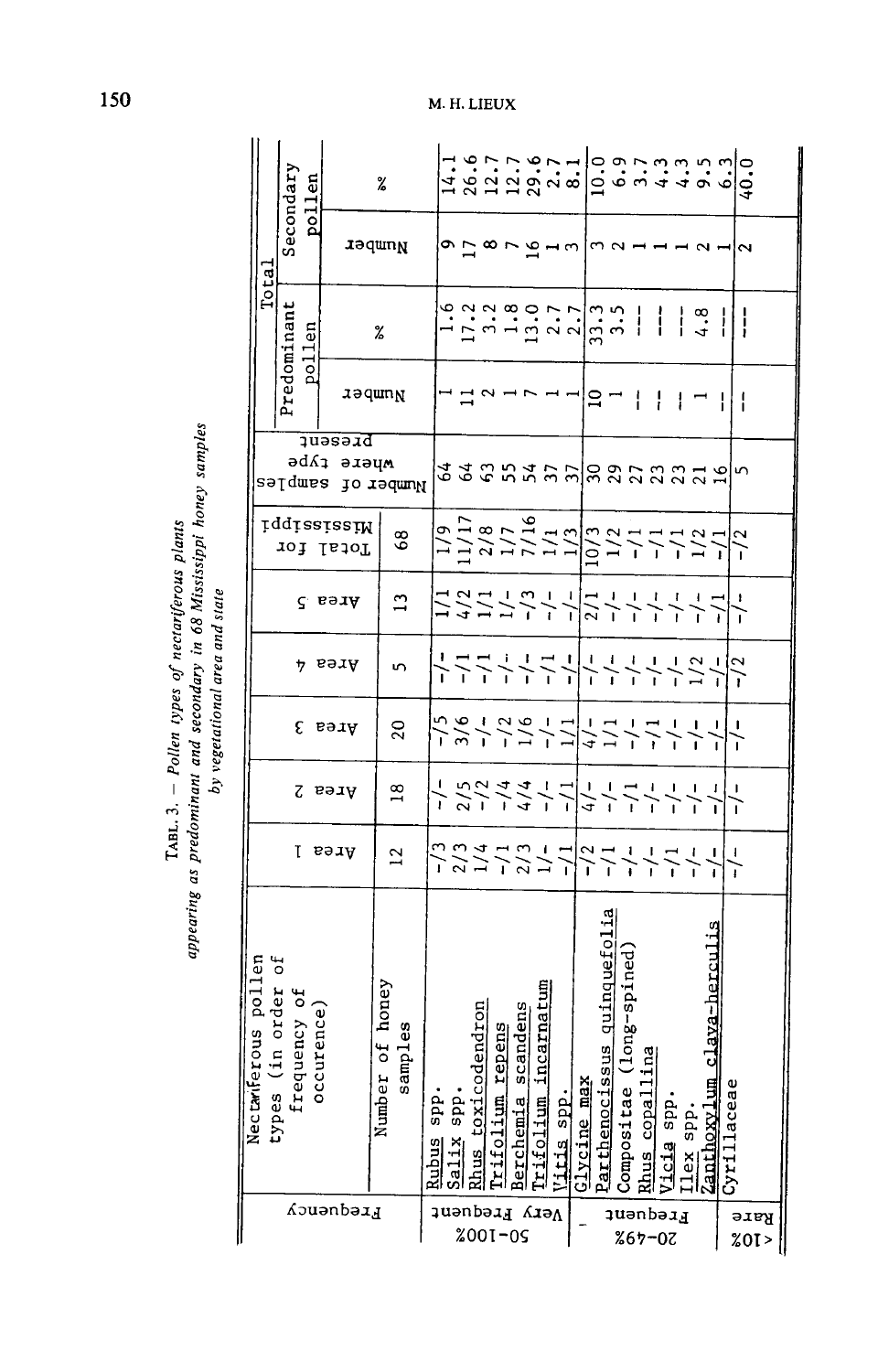

Salix-type grains occurred in all honey samples except four from northeastern Mississippi. This pollen type was predominant in 11 samples, secondary in 17, ranged from a dominance of 66 % to less than 3 % and averaged 53 grains per 300 grains in the 68 samples. However, because willow is dioecious, the pollen counts may be deceptively low, when using pollen grains as an index of the nectar contribution of a plant. Conversely, willow's production of relatively great quantities of pollen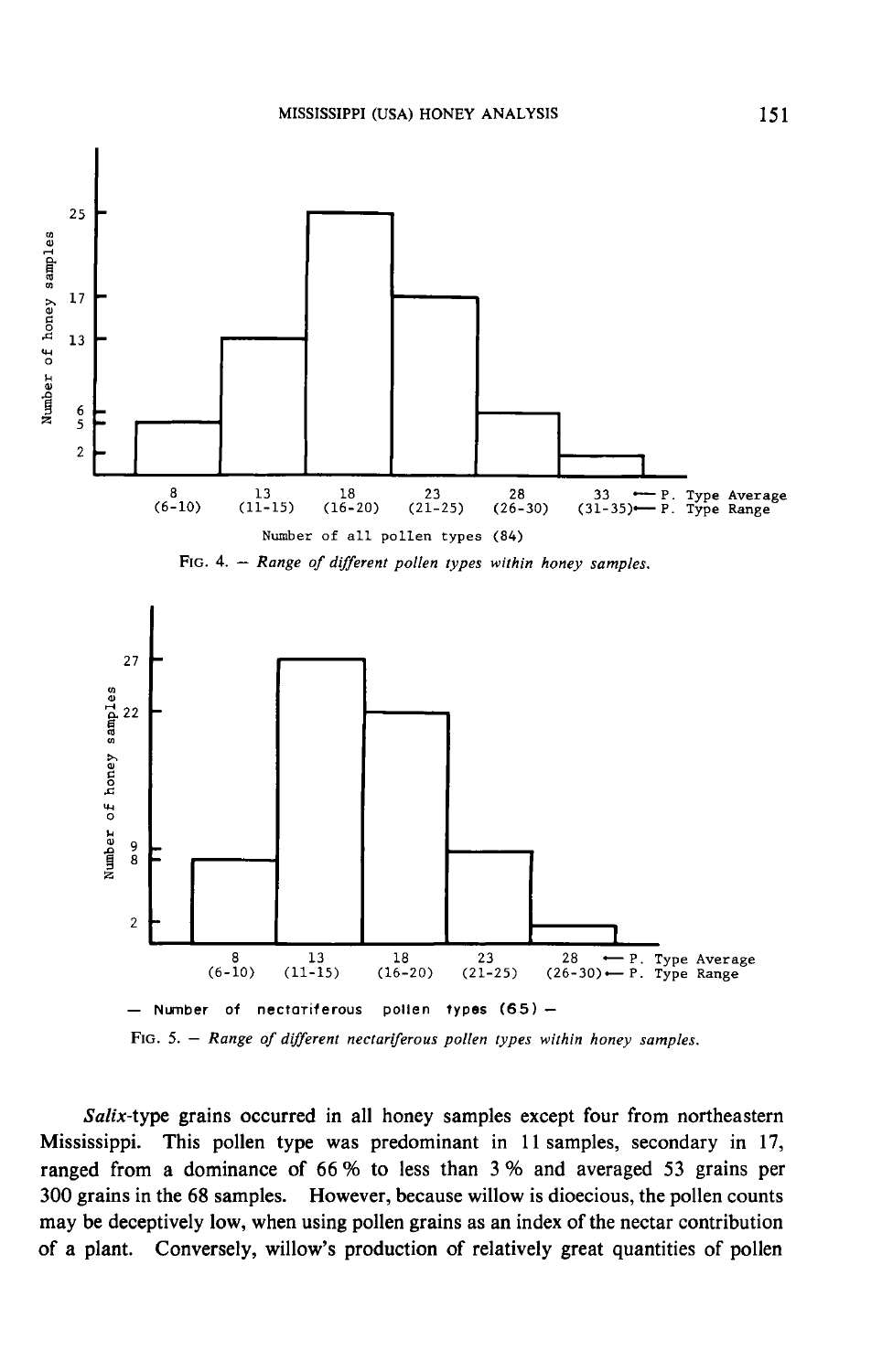M. H. LIEUX<br>(FAEGRI and IVERSEN, 1975) and small pollen grains (LIEUX, 1975) could offset the<br>affect of dioecism. DEMIANOWICZ (1964) reported an apparent inverse relationship M. H. LIEUX<br>
(FAEGRI and IVERSEN, 1975) and small pollen grains (LIEUX, 1975) could offset the<br>
affect of dioecism. DEMIANOWICZ (1964) reported an apparent inverse relationship<br>
between pollen grain size and number in hone generally richer in pollen than were unifloral samples of Glycine max and Berchemia SCALE 152<br>
SCALE 152<br>
SCALE 152<br>
SCALE 152<br>
SCALE 152<br>
SCALE 152<br>
SCALE 152<br>
SCALE 152<br>
SCALE 152<br>
SCALE 152<br>
SCALE 173<br>
SCALE 174<br>
SCALE 174<br>
SCALE 174<br>
SCALE 174<br>
SCALE 174<br>
SCALE 174<br>
SCALE 174<br>
SCALE 174<br>
SCALE 174<br>
S found that three of five Salix unifloral samples had 20,000-100,000 grains; two had over 100,000 grains. Salix was reported as a major Louisiana honey plant (LIEUX, generally richer in pollen than were unifloral samples of *Glycine max* and *Berchemia* scandens, both of which had grains larger than those of *Salix* spp. MAURIZIO (1958) found that three of five *Salix* unifloral sample plant in the Gulf States and California (PELLETT, 1947).<br>
Parchamic scandars and California (PELLETT, 1947).<br>
Parchamic scandars poller graps were identified in

Berchemia scandens pollen grains were identified in 54 of 68 honey samples, predominant in seven samples and secondary in 16. They had a dominance of 87.3 % to less than 3 % and averaged 50 grains per 300 grains in the honey samples. Rattan vine was reported as a major honey plant in Louisiana (LI 87.3 % to less than 3 % and averaged 50 grains per 300 grains in the honey samples. Rattan vine was reported as a major honey plant in Louisiana (LIEUX, 1972)

Glycine max grains were found in 29 of 68 samples, predominant in 10 samples and secondary in three. They showed a dominance ranging from 96 % to less than 3 % and averaged 44 grains per 300 grains in the honey samples. Unifloral samples of soybean showed greater dominance by a single pollen type than did any other unifloral honey. This trend was expected where apiaries were located adjacent to s yo and averaged 44 grains per 300 grains in the noney samples. Unitioral samples<br>of soybean showed greater dominance by a single pollen type than did any other<br>unifloral honey. This trend was expected where apiaries were widely planted in Mississippi in 1939 (Mississippi Crop and Livestock Reporting Service, 1955). In 1977, however, 3,750,000 acres were planted in soybeans<br>(Mississippi Crop and Livestock Reporting Service, 1977). Soybean, occasionally<br>important in Louisiana (LIEUX, 1972), was not identified in Florida (Mississippi Crop and Livestock Reporting Service, 1977). Soybean, occasionally important in Louisiana (LIEUX, 1972), was not identified in Florida samples widely planted in Mis<br>Service, 1955). In<br>(Mississippi Crop and<br>important in Louisia<br>(VORWOHL, 1970).<br>Rubus spp. poller

Rubus spp. pollen grains were present in 64 of 68 samples, predominant in one and secondary in nine. Rubus spp. grains had a dominance of 56 % to less than 3 % and averaged 27 grains per 300 grains in the samples. Although  $Rubus$  spp. was not a major honey source in Mississippi, it was in Louisiana (LIEUX, 1972). PELLETT (1947) reported that blackberry and dewberry were good honey sources.

Rhus toxicodendron grains were present in 63 of 68 samples, predominant in two and secondary in eight. The grains averaged 24 per 300 in the samples. Poison ivy was not reported by OERTEL (1939), probably because commercial beekeepers were reluctant to admit that poison ivy was significant among the nectar-secreting flora (LiEux, 1972). Most species of Rhus attract bees, although bees produce surplus max secondary in eighth. The grains averaged 21 per 500 is<br>was not reported by OERTEL (1939), probably because coreluctant to admit that poison ivy was significant among<br>(LIEUX, 1972). Most species of *Rhus* attract bees,

Trifolium repens pollen grains were present in 55 samples, predominant in one and secondary in seven. However, when white clover appeared as the predominant form, there was a relatively high percentage (7.3 %) of Citrus sp. grains and a very low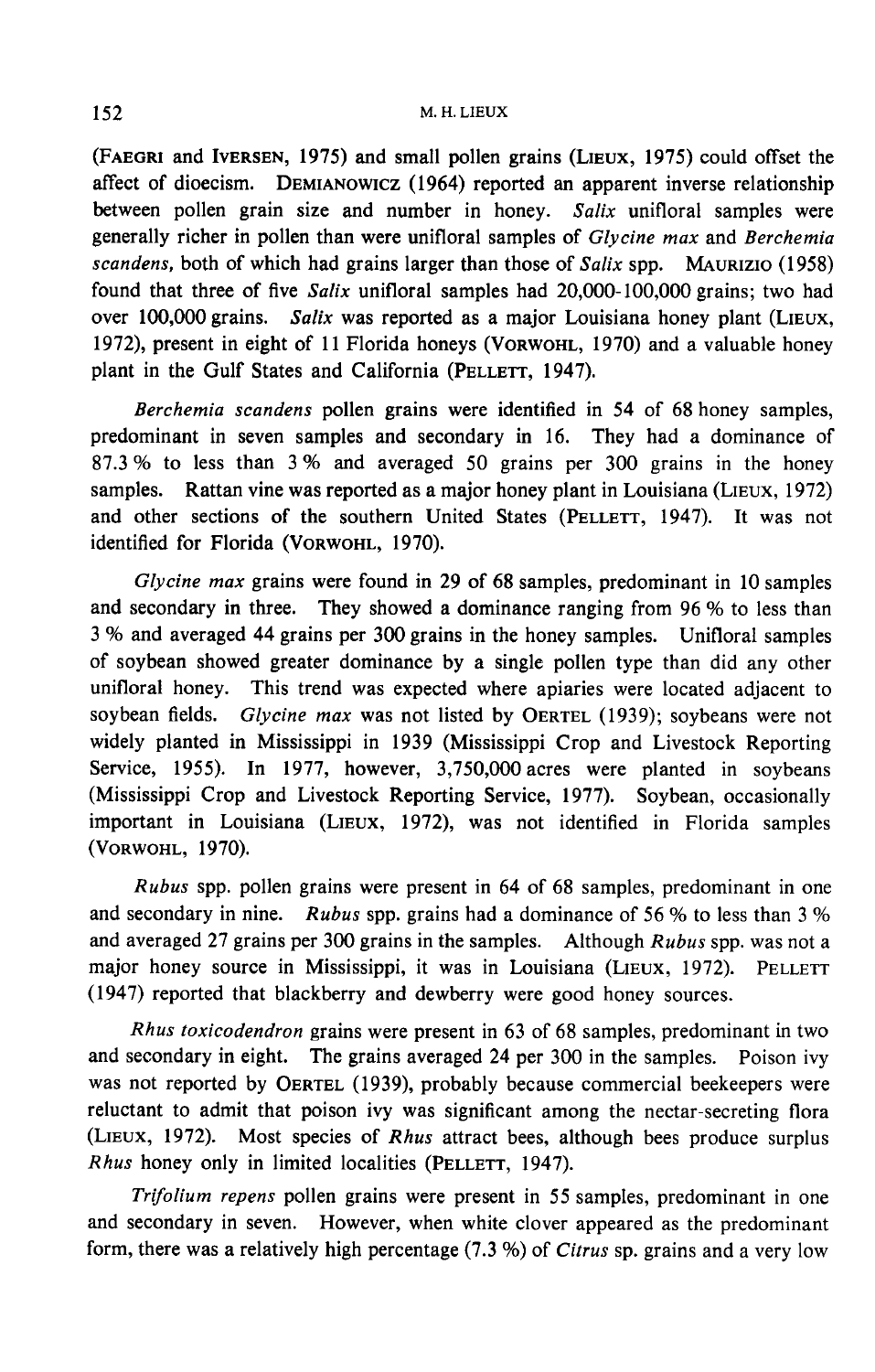total pollen grain count. LOUVEAUX et al. (1978) reported Citrus pollen grains as under-represented in honey and defined 10-20 % as indicating unifloral Citrus honey. In Louisiana, unlike in Mississippi, T. repens appeared as a major honey source from gram contrained in<br>honey. In Louisiana<br>source (LIEUX, 1972). Impositive in honey and dominant 10.20% as individually antibiant out as<br>
Important nectariferous plants not listed by OERTEL (1939) were Trifolium<br>
Important nectariferous plants not listed by OERTEL (1939) were Trifolium

incarnatum, Parthenocissus quinquefolia, Rhus copallina, Vicia spp. and Zanthoxylum Important nectariferous plants not listed by OERTEL (1939) were *Trifolium*<br>incarnatum, Parthenocissus quinquefolia, Rhus copallina, Vicia spp. and Zanthoxylum<br>clava-herculis (same as UK-11 in LIEUX, 1972). Other nectarife were Cornus spp.; Magnolia spp.; Lonicera spp., honeysuckle; Cruciferae (Brassicaceae), Mustard Family; Verbena spp., vervain; Castanea pumila (L.) Mill., chinquapin; Aralia spinosa L., Hercules'-club, Devil's-walking stick; Sapium sebiferum (L.) Roxb., Chinese tallow tree; Allium spp., onion or garlic; Citrus spp.; and Saururus cernuus L., lizard's tail. Those species present only as a minor pollen type were Liliaceae, Lily Family; Ranunculus spp., buttercup; Symplocos tinctoria (L.) L'Her., horse-sugar; Umbelliferae (Apiaceae), Parsley Family; Viburnum spp.; Cirsium spp., thistle; Desmanthus illinoensis (Michx.) MacM.; Itea virginica L., Virginia willow; Lagerstroemia indica L., crape-myrtle; Albizia julibrissin Durazz., mimosa-tree; Aleurites fordii Hemsl., tung-oil tree; Ericaceae, Heath Family; Ludwigia spp., waterprimrose; Lythrum spp., loosestrife; Sabal minor (Jacq.) Pers., palmetto; and Sagittaria spp., arrowhead.

Pollen grains of plants that are anemophilous and visited by bees for pollen, but not nectar, such as Gramineae; Quercus spp.; and Fraxinus spp., ash; and the pollen grains of plants that are anemophilous and non-honeybee-associated such as Chenopodiaceae, Goosefoot Family and Plantago spp., plantain, (PELLETT , 1947) were assumed accidental contaminants in the honey and were not included in the 300 grain counts. Certain anemophilous species [Celtis laevigata Willd., hackberry; Ulmus spp., elm; Myrica spp., wax myrtle; and Planera aquatica (Walt.) J. F. Gmel., waterelm previously associated with honey and were not included in the 300 grain<br>counts. Certain anemophilous species [*Celtis laevigata* Willd., hackberry; *Ulmus*<br>spp., elm; *Myrica* spp., wax myrtle; and *Planera aquatica* ( counted. emit, *Hyrica spp.*, was hiytic, and *Tahera aquatica* (wan.) 3.1. Since, water<br>previously associated with honey production (PELLETT, 1947), were also not<br>ted.<br>Honeybee-associated plants listed by OERTEL (1939), but not id

study, were Tilia spp., basswood; Medicago lupulina L., black medic; Robinia sp. (probably refers to R. pseudo-acacia L.), black locust; Trifolium pratense L., red clover; Melilotus spp., sweet clover; Rhamnus lanceolata Pursh., buckthorn; Gossypium sp., cotton; Hibiscus moscheutos L., swamp rose-mallow; Richardia scabra L., Mexican-clover; and Rhus glabra L., smooth sumac.

Most of the 68 honeys had less than 20,000 grains per 10-g sample, but LOUVEAUX et al. (1978) reported the absolute number of plant constituents generally below 20,000 only in unifloral honeys poor in pollen grains (e.g. Citrus). The unifloral honeys of Mississippi are not types known to be poor in pollen grains, except possibly one sample of Parthenocissus quinquefolia and one of Trifolium incarnatum. Both of these species have large grains and an apparent inverse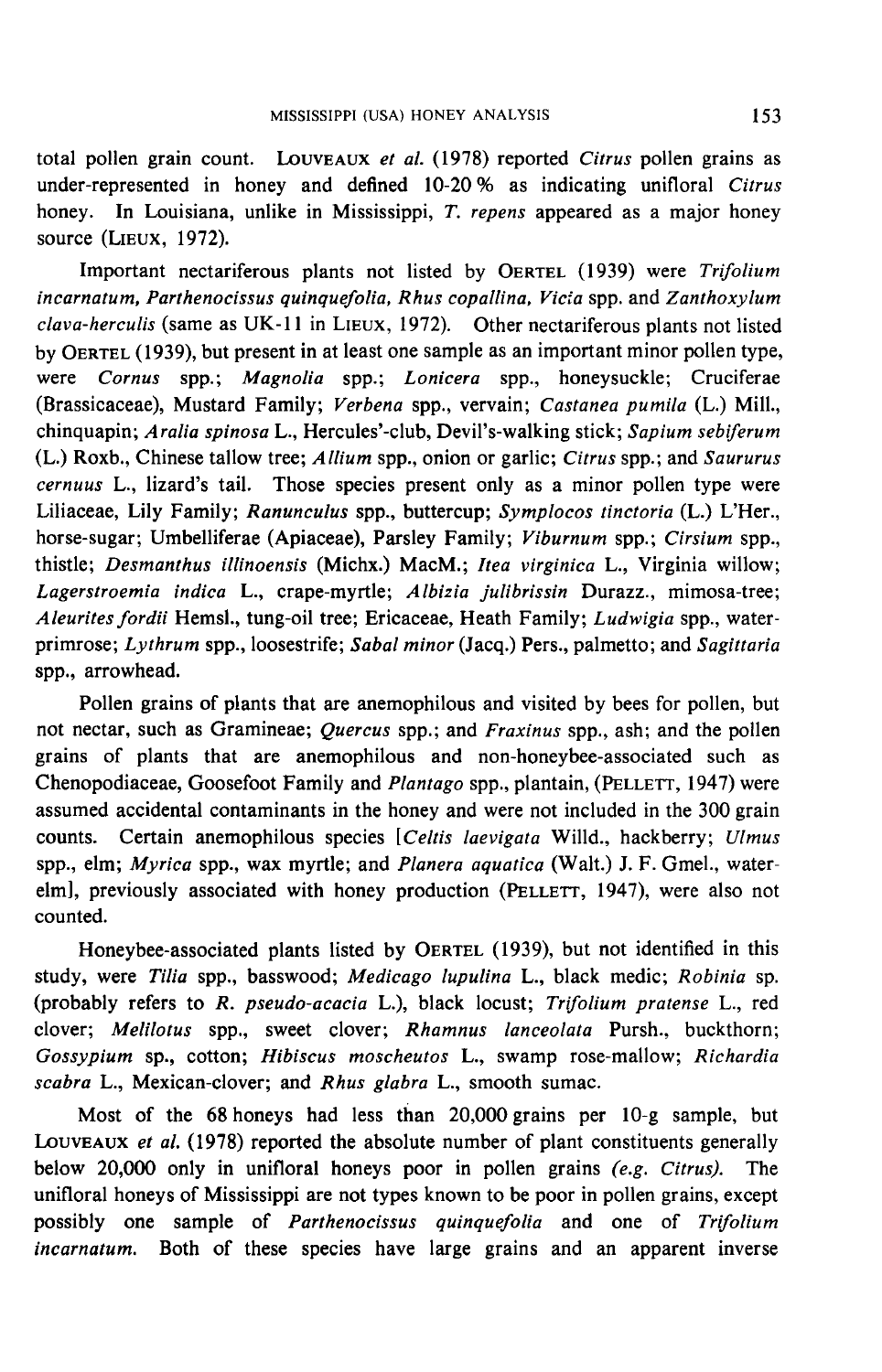## M. H. LIEUX

relationship exists between the size and number of pollen grains in honey. The remaining honeys from Mississippi appeared as mixed floral honeys with little input from honeydew. Both groups, according to LOUVEAUX et al. (1978), should be in the 20,000-100,000 range.

LOUVEAUX et al. (1978) placed floral honeys rich in pollen and honeydew in an absolute number category of 100,000 to 500,000. In this group for Mississippi, there were three unifloral honeys and two mixed floral honeys. One sample of unifloral Glycine max honey probably had a high total grain count due to pollen contamination during extraction since nine other G. max unifloral samples had less than  $20,000$  grains per 10-g sample.

Factors which likely contributed to the low total grain counts found in Mississippi honeys included increased mechanical loss of sediment from two additional decanting steps required by acetolysis, more refined beekeeping techniques and more efficient and cleaner extracting methods, and comparison of counts of only pollen grains to counts of absolute number of plant constituents.

Although most honey samples were of spring origin, 13 had more than 50 % of their grains from summer or fall species (ten, unifloral *Glycine max;* one, unifloral Parthenocissus quinquefolia; two, large percentages of both); six, at least 16 %. Other summer and fall species included Sapium sebiferum, Cephalanthus occidentalis L. (buttonbush), Saururus cernuus, Rhus copallina and Verbena spp.

# Geographical origin

Honeys from the different beekeeping areas of Mississippi (Fig. 1 and 2) could not be clearly differentiated from each other either by diversity of pollen types or characteristic pollen types. Area 1 was a floodplain distinguished by soybean and cotton fields. Remaining swamps were dominated by Taxodium distichum (L.) Rich., cypress and Nyssa aquatica L., tupelo gum. The better drained sites were dominated by several species of *Quercus*, Salix nigra, etc. Honey samples from this area were characterized by Berchemia scandens, Salix spp. and Rhus toxicodendron pollen grains. Trifolium repens, Rubus spp. and Gleditsia spp. grains occurred in most samples. Honey samples were obtained mostly from the southern portion of the area where soybean acreage was relatively low. In the northern part of Area 1, insecticides were presumably applied to cotton and beekeeping was curtailed.

Area 2 consisted of a western part fringing the floodplain and an eastern part where most of the honey samples were obtained. This area was mainly hilly and characterized by upland species of Quercus and Carya. The honey samples were mostly influenced by Berchemia scandens, Glycine max and Salix spp. Pollen grains of Rhus toxicodendron and Trifolium repens occurred in all the samples; Rubus spp. grains, in all but one. Soybean acreage was high and cotton acreage relatively low (Mississippi Crop and Livestock Reporting Service, 1977) where soybean honey production occurred.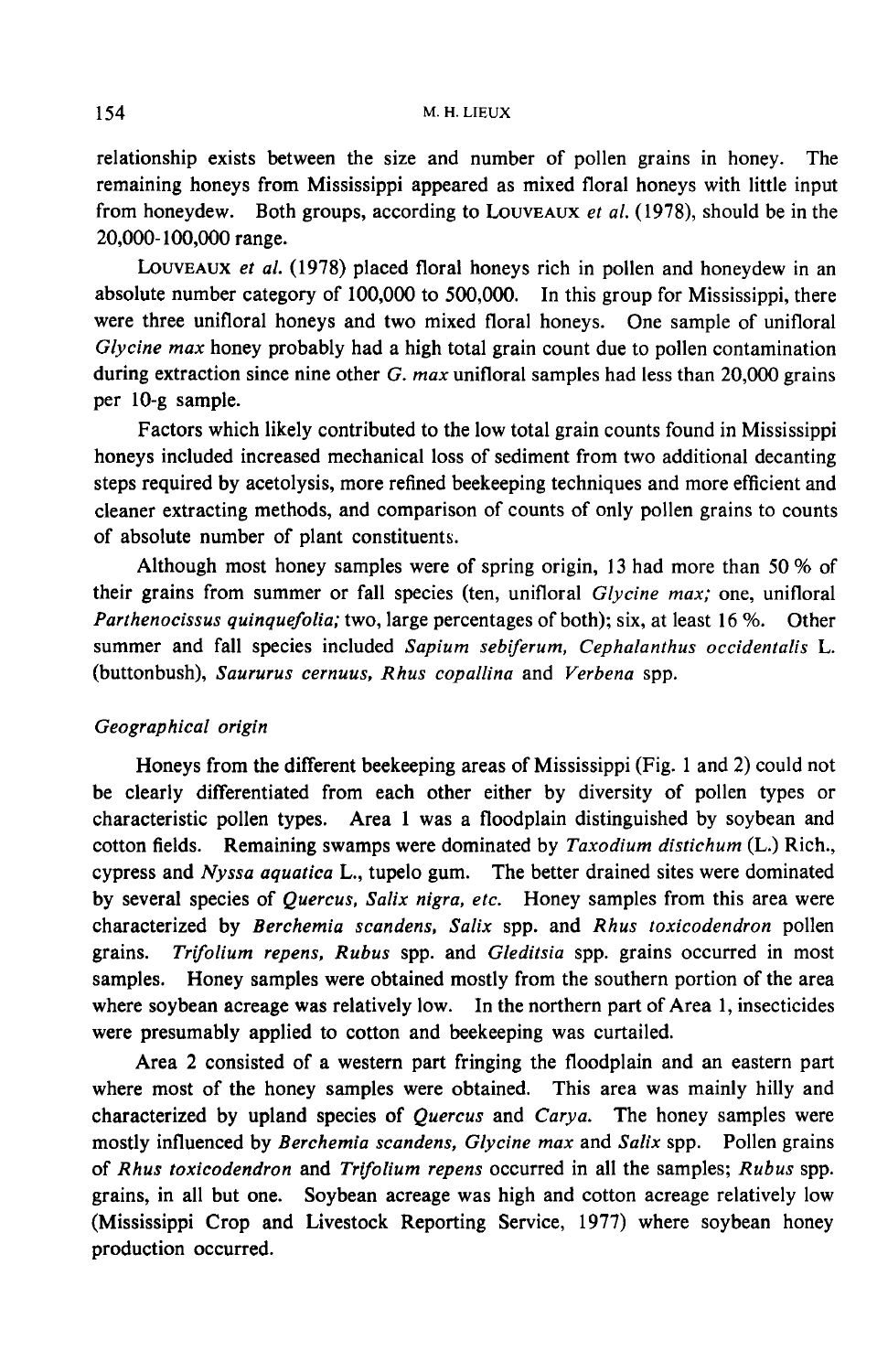Area 3 included the drier and more sandy soils of southwestern Mississippi and was dominated by pines with some upland hardwoods such as Nyssa sylvatica. The most important nectar-producing species were Salix spp., Glycine max and Berchemia scandens. Glycine max pollen grains, however, were absent from over half of the samples. Vitis spp., Rubus spp., Rhus toxicodendron and Nyssa sylvatica were important pollen contributors in isolated samples and/or showed a high frequency of occurrence.

Area 4 was mostly naturally vegetated with Pinus spp. Pollen types occurring in all five samples of this area were Ilex spp., Rhus toxicodendron, Rosaceae, Rubus spp. and Salix spp. Other notable species were Cornus spp., Cyrillaceae, Nyssa sylvatica and Symplocos tinctoria. No samples from Area 4, where soybean production was comparatively low, contained soybean pollen.

The natural vegetation of Area 5 was mostly dominated by oak and pine species. Salix spp., Glycine max, Rubus spp., Rhus toxicodendron and Trifolium repens appeared to be the most influential nectar producers; Berchemia scandens and Nyssa sylvatica were less significant. The natural vegetation of Area 5 was mostly dominated by oak and pine<br>species. Salix spp., Glycine max, Rubus spp., Rhus toxicodendron and Trifolium<br>repens appeared to be the most influential nectar producers; Berchemia sc

The higher species diversity and lower unifloral production of Mississippi honeys compared to Quebec honeys (FELLER-DEMALSY and LAMONTAGNE, 1979) correlated with the increased species diversity characteristic of a more temperate zone. Species diversity in Mississippi was determined on all pollen types present in the samples as apparently was the case in Quebec.

## ACKNOWLEDGEMENTS

The present investigation was partly supported by a Louisiana State University Council-on-Research Summer Faculty Grant. Dr. Mary G. CURRY is thanked for critically reading the manuscript.

Received for publication in December 1980.

## RÉSUMÉ

# ANALYSE DU MIEL DU MISSISSIPPI (U.S.A.) : POLLEN, COULEUR ET TENEUR EN EAU

On a appliqué à 68 échantillons de miel récoltés en 1977 et 1978 dans le Mississipi (États-Unis) (Fig. 1 et 2) une technique d'analyse utilisant l'acétolyse. Le nombre total de grains de pollen par échantillon de 10 g, le spectre pollinique, la couleur et la teneur en eau des miels ont été déterminés. On a supposé une corrélation directe entre la teneur en pollen d'une plante donnée et la contribution du nectar de cette plante au miel.

Le nombre total de grains et le spectre pollinique sont basés sur le dénombrement, par échantillon, de 300 grains de pollen provenant de plantes nectarifères potentielles. On a dénombré séparément les pollens associés et l'identification a été poussée jusqu'au taxon le plus fin possible. La couleur de chaque miel a été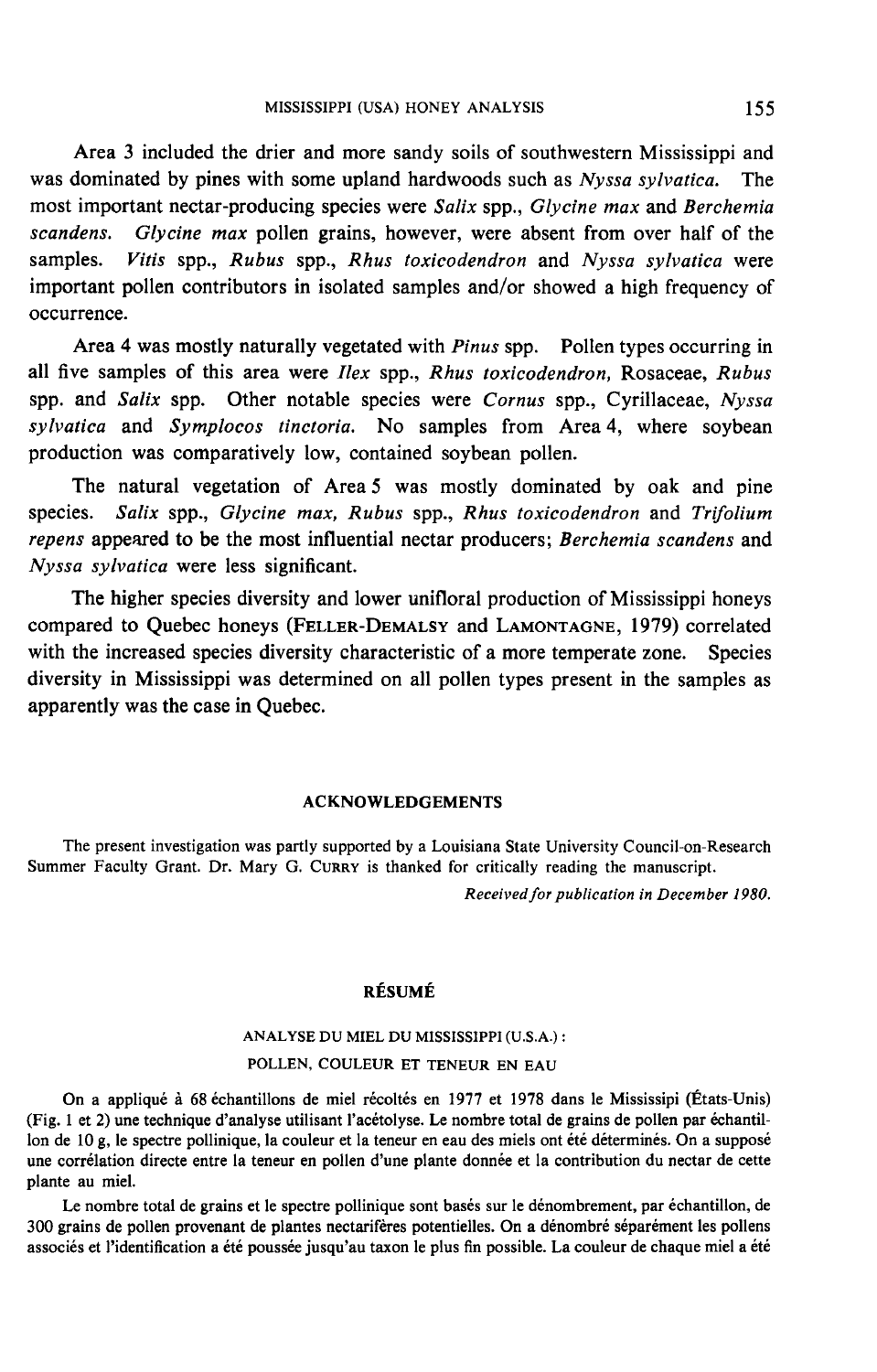déterminée à l'aide d'un colorimètre simple (Phoenix Precision Instrument Co.), la teneur en eau à l'aide d'un réfractomètre à main Bausch et Lomb.

Dans l'état du Mississippi 67,6 % des échantillons de miel ont moins de 20 000 grains par 10 g; 25,0 % de 20 000 à 100 000; 7,4 % de 100 000 à 500 000. Les dénombrements concernant uniquement les miels monofloraux sont présentés dans le tableau 1. Sur les 84 types de pollens identifiés (Fig. 3), 65 proviennent de plantes nectarifères, 11 de plantes pollinifères et 8 de plantes sans rapport avec les abeilles. Le tableau 2 fournit un spectre pollinique complet pour les 65 espèces nectarifères.

Les principales sources botaniques des miels commerciaux du Mississipi sont, d'après le nombre total de grains de pollen présents dans les échantillons : Salix spp. (surtout S. nigra), Berchemia scandens et Glycine max; Rubus spp., Rhus toxicodendron et Trifolium repens sont moins significatifs. D'après la f.équence du pourcentage de présence (i.e. le nombre d'échantillons de miel dans lesquels un type de pollen est présent), les espèces dominantes sont par ordre décroissant d'importance (Fig. 3) : Rubus spp., Salix spp., R. toxicodendron, T. repens et B. scandens. Salix spp., G. max et B. scandens produisent le plus grand nombre d'échantillons monofloraux. Dans les échantillons isolés Trifolium incarnatum, Parthenocissus quinquefolia, des Composées à longues épines (Asteraceae), Rhus copallina, Vicia spp., Ilex spp., Zanthoxyllum clava-herculis et des Cyrillaceae (Cliftonia monophylla et Cyrilla racemiflora) sont des producteurs de nectar importants.

52,9 % des échantillons sont d'origine monotlorale; les autres sont des miels toutes fleurs; 61,7 % renferment de 16 à 25 types de pollen (Fig. 4). La plupart des échantillons sont produits en été (G. max) ou au printemps. Les types de pollen, autres que  $G$ .  $max$ , qui indiquent des miels d'été ou d'automne, comprennent P. quinquefolia, Sapium sebiferum, Cephalanthus occidentalis, Saururus cernuus, R. copallina et Verbena spp. L'analyse pollinique n'a pas permis de distinguer clairement les miels provenant des différentes régions apicoles.

Une analyse discriminante a montré que la variation inter-groupes ne permettait pas d'utiliser une analyse de variance pour comparer le nombre total de grains de pollen et la couleur ou la teneur en eau avec le type floral.

## ZUSAMMENFASSUNG

## EINE ANALYSE VON MISSISSIPPI-HONIGEN (U.S.A.) : POLLEN, FARBE UND WASSERGEHALT

An 68 kommerziellen Honigproben, die in den Jahren 1977 und 1978 am Mississippi, U.S.A., gesammelt worden waren (Abb. 1 und 2), wurde unter Anwendung der Technik der Azetolyse eine Honiganalyse durchgeführt. Es wurden die Gesamtzahl der Pollenkörner in einer 10 g-Probe, das Pollenspektrum, die Farbe und der Wassergehalt bestimmt. Es wurde angenommen, dass zwischen dem Pollenanteil einer bestimmten Pflanzenart im Honig und ihrem Beitrag zum Nektar ein direkter Zusammenhang besteht.

Die Gesamtpollenzahl und das Pollenspektrum wurden durch die Auszählung von 300 Pollenkörnern von potentiell nektarliefernden Pflanzen bestimmt. Andere im Honig vorhandene Pollenkörner wurden getrennt gezählt. Die Körner wurden auf der tiefstmöglichen taxonomischen Einheit (Gattung oder Art) bestimmt. Die Farbe wurde mittels einer einfachen Farbskala klassifiziert (Phoenix Precision Instrument Co.); der Wassergehalt wurde mit einem Handrefraktometer von Bausch und Lomb gemessen.

In Mississippi hatten 67,6 % der Honigproben weniger als 20 000 Körner in der 10 g-Probe; 25 % hatten zwischen 20 000 und 100 000; 7,4 % zwischen 100 000 und 500 000. Die Zählungen von Einsorten-Honigen sind in Tabelle 1 zusammengestellt. Von den 84 Pollentypen, die bestimmt wurden, stammen 65 von Nektarpflanzen; 11 von Pollenpflanzen; 8 Typen stammen von Pflanzen, die nicht von Honigbienen besucht werden. Tab. 2 gibt ein vollständiges Pollenspektrum für die 65 Nektarpflanzen.

Die führenden Pflanzenarten in den kommerziellen Mississippi-Honigen waren nach der Gesamtzahl der Pollenkörner in den Proben Salix spp. -meist S. nigra), Berchemia scandens und Glycine max; Rubus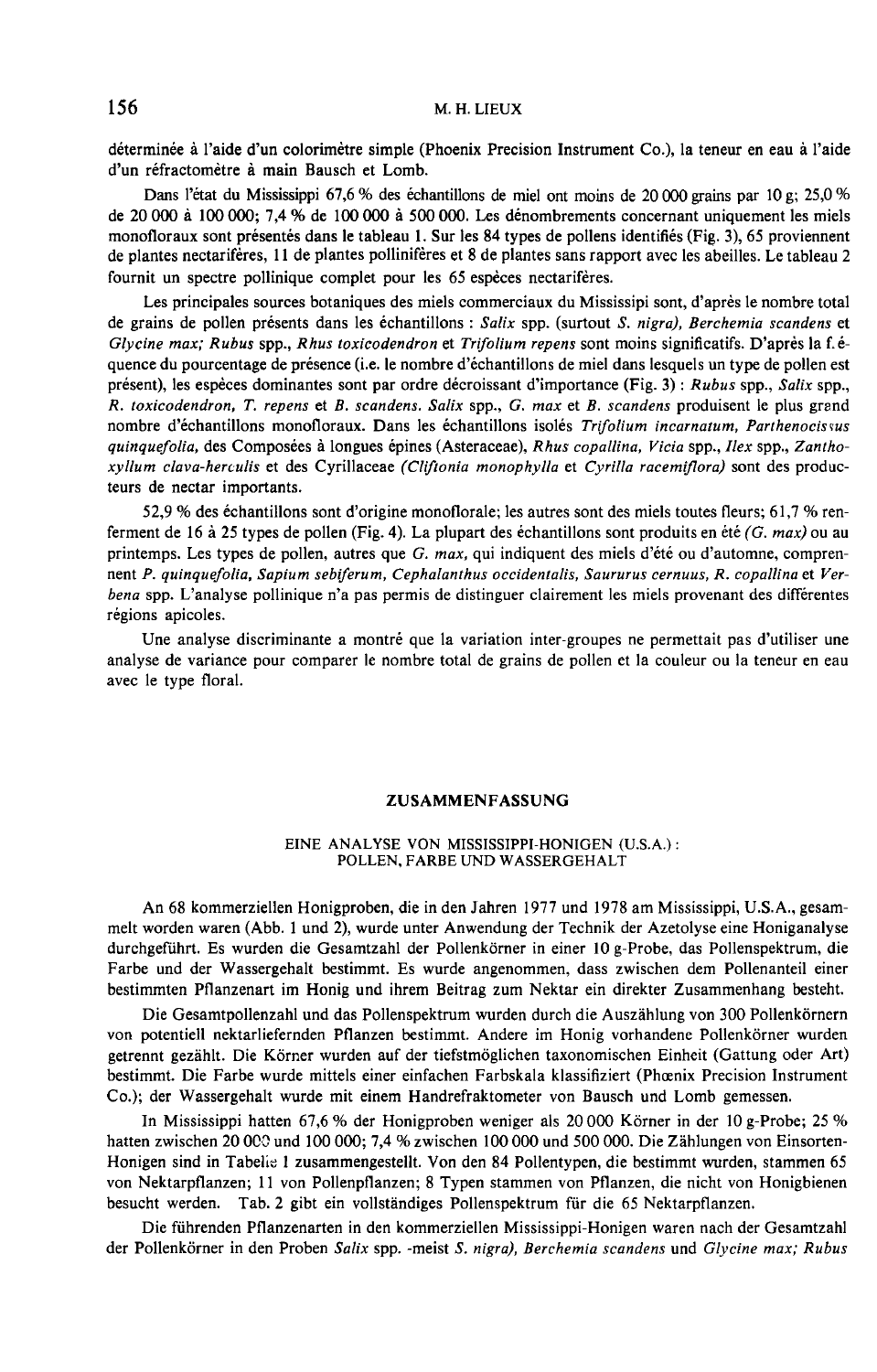spp., Rhus toxicodendron und Trifolium repens waren von geringerer Bedeutung. Ausgehend von der prozentuellen Häufigkeit des Vorkommens (dh. von der Häufigkeit der Honigproben, in denen ein Typ vorkam) waren folgende Arten führend (in fallender Reihenfolge; Abb. 3): Rubus spp., Salix spp., R. toxicodendron, T. repens und B. scandens. Salix spp., G. max und B. scandens erzeugten die grösste Zahl von Sortenhonigen. Wichtige Nektarlieferanten in einzelnen Proben waren (Tab. 3) Trifolium incarnatum, Parthenocissus quinquefolia, langstachelige Compositen (Asteraceae), Rhus copallina, Vicia spp., Ilex spp., Zanthoxylum clava-herculis und Cyrillaceae (Cliftonia monophylla und Cyrilla racemiflora).

Von den Proben waren 52,9 % Einsortenhonige; die übrigen Proben stammten von einer gemischten Tracht; 61,7 % enthielten 16-25 verschiedene Pollentypen (Abb. 4). Die meisten Proben stammten aus der Sommertracht (G. max) oder von Frühjahrsblüten. Pollentypen, die ausser G. max Sommer- oder Herbsttrachten anzeigten, waren P. quinquefolia, Sapium sebiferum, Cephalanthus occidentalis, Saururus cernuus, Rhus copallina und Verbena spp. Honige aus verschiedenen Bienenzuchtgebieten waren durch die Pollenanalyse nicht klar zu unterscheiden.

Eine Diskriminanzanalyse zeigte, dass die Variation innerhalb der Gruppe die Anwendung einer Varianzanalyse für den Vergleich der gesamten Pollenzahl und der Farbe oder dem Wassergehalt mit der psflanzlichen Herkunft der Honige nicht gestattete.

#### LITERATURE CITED

- BROWN C. A., 1960. *Palynological techniques.* C. A. Brown, Louisiana State Univ., Baton Rouge, 188 p.<br>BROWN C. A., [1970?]. Mississippi trees. Mississippi Forest. Comm. Pub. 7, 90 p.<br>CORRELL D. S. and JOHNSTON M. C., 188 p. Brown C. A.,<br>
188 p.<br>
Brown C. A.,<br>
Correll D. S<br>
Renner,<br>
Demianowicz<br>
Erdtman G.,
- BROWN C. A., [1970?]. Mississippi trees. Mississippi Forest. Comm. Pub. 7, 90 p.
- Renner, 1 881 p. CORRELL D. S. and JOHNSTON M. C., 1970. - *Manual of the vascular plants of Texas*. Texas Res. Found.,<br>Renner, 1881 p.<br>DEMIANOWICZ Z., 1964. - Characteristik der Einartenhonige. Ann. Abeille, 7, 273-288.<br>ERDTMAN G., 1952. CORRELL D. S. an<br>
Renner, 188<br>
DEMIANOWICZ Z.<br>
ERDTMAN G., 195<br>
gy. *I*). The C<br>
FAEGRI K. and IV<br>
FELLER-DEMALSY<br>
English sum<br>
HOFFMAN C A
- DEMIANOWICZ Z., 1964. Characteristik der Einartenhonige. Ann. Abeille, 7, 273-288.
- gy. I). The Chronica Botanica Co., Waltham, Mass. 539 p. ERDTMANOWICZ L., 1964. – Characteristik der Einartenhonige. Ann. Abettie, 1, 213-288.<br>ERDTMAN G., 1952. – Pollen morphology and plant taxonomy, angiosperms (An introduction to palynology. 1). The Chronica Botanica Co., Wal
- 
- ERIMALST 2., 1964. Characteristik der Einartenhonige. Ann. Abeille, 7, 273-288.<br>
ERIMAN G., 1952. Pollen morphology and plant taxonomy, angiosperms (An introduction to palynology. I). The Chronica Botanica Co., Waltham English summary). Apidologie, 10, 313-340. FAEGRI K. and IVERSEN J., 1975. - *Textbook of pollen analysis*, 3rd ed. Hafner Press, New York, 295 p.<br>FELLER-DEMALSY M. J. and LAMONTAGNE Y., 1979. - Pollen analysis of honeys from Québec (in French<br>English summary). Api
- H. Pammel and C. M. King, eds. Honey plants of Iowa. Iowa Geol. Surv. Bull. 7. HOFFMAN C. A., 1930. - The morphology of the pollen grains of some honey plants. Pages 967-990 in L.<br>H. Pammel and C. M. King, eds. *Honey plants of Iowa*. Iowa Geol. Surv. Bull. 7.<br>LIEUX M. H., 1972. - A melissopalynologi
- Palynol., 13, 95-124.
- LIEUX M. H., 1975. Dominant pollen types recovered from commercial Louisiana honeys. Econ. Bot., 29, 87-96. LIEUX M. H., 1975. – Dominant pollen types recovered from commercial Louisiana honeys. Econ. Bot.<br>29, 87-96.<br>LIEUX M. H., 1977. – Secondary pollen types characteristic of Louisiana honeys. Econ. Bot., 31, 111-119.
- 
- LIEUX M. H., 1977. Secondary pollen types characteristic of Louisiana honeys. *Econ. Bot.*, 31, 111-119.<br>LIEUX M. H., 1978. Minor honeybee plants of Louisiana indicated by pollen analysis. *Econ. Bot.*, 32, 418-432. LIEUX M. H., 1978. – Minor honeybee plants of Louisiana indicated by pollen analysis. *Econ. Bot.*, 32, 418-432.<br>LIEUX M. H., 1980. – Acetolysis applied to microscopical honey analysis. *Grana*, 19, 57-61.
- 
- LoUVEAUX J., 1966. Pollen analysis of some Canadian honeys (in German, English summary). Zeitschrift für Bienenforschung, 8, 195-202. LIEUX M. H., 1980. – Acetolysis applied to microscopical honey analysis. *Grana*, 19, 57-61.<br>LOUVEAUX J., 1966. – Pollen analysis of some Canadian honeys (in German, English summary). Zeit-<br>schrift für Bienenforschung, 8,
- 139-157. LOUVEAUX J., MAURIZIO A. and VORWOHL G., 1978. - Methods of melissopalynology. Bee World, 59, 139-157.<br>MAURIZIO A., 1958. - Beiträge zur quantitativen Pollenanalyse des Honigs. Ann. Abeille, 1, 93-106.
-